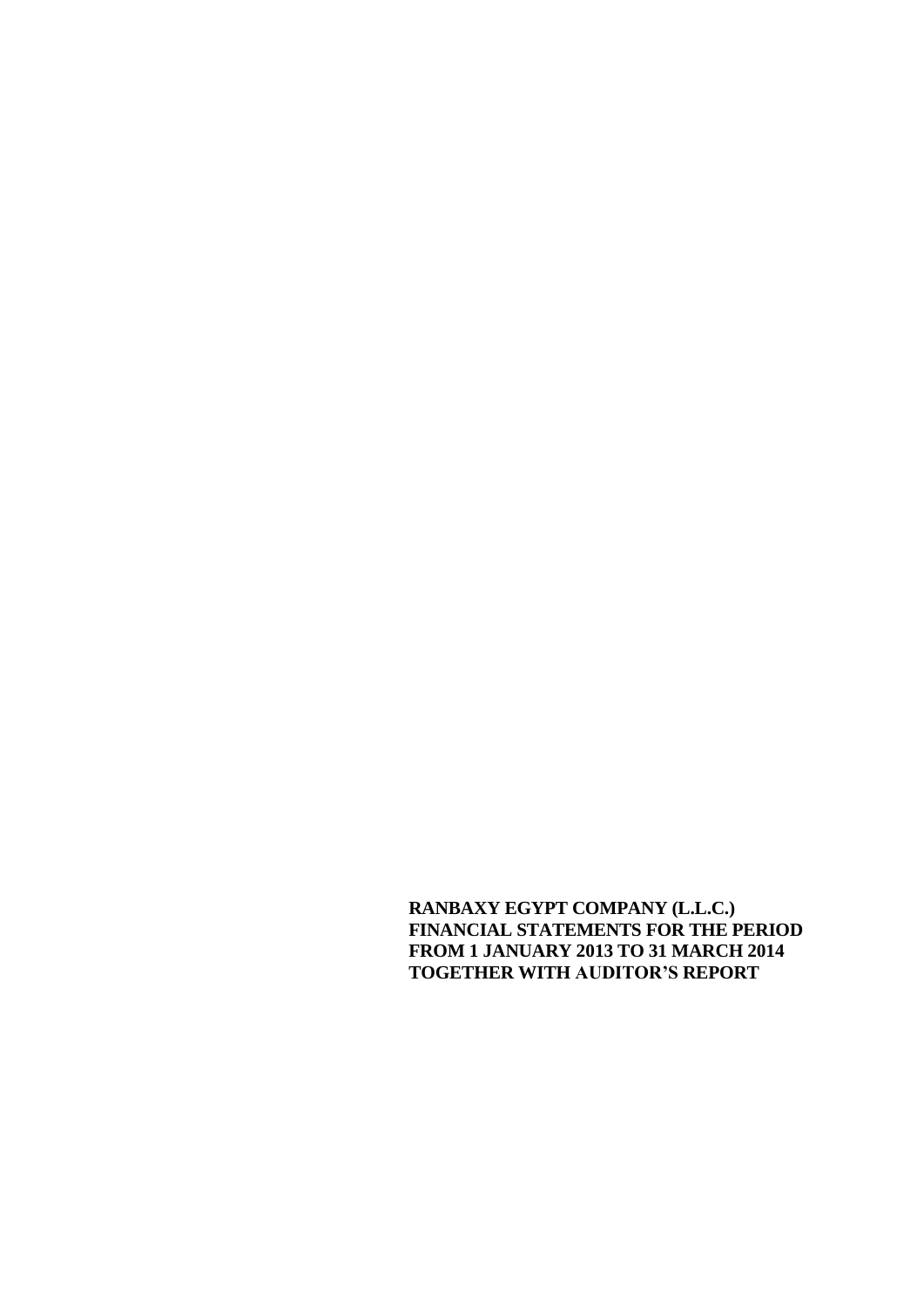### **AUDITOR'S REPORT**

#### **TO THE SHAREHOLDERS OF RANBAXY EGYPT COMPANY (L.L.C.)**

#### **Report on the Financial Statements**

We have audited the accompanying financial statements of **RANBAXY EGYPT COMPANY (L.L.C.),** represented in the balance sheet as of 31 March 2014 (as the financial year was changed from 31 December to be 31 March for each year), and the related statements of income, changes in equity and cash flows for the period then ended, and a summary of significant accounting policies and other explanatory notes.

#### **Management's Responsibility for the Financial Statements**

These financial statements are the responsibility of the Company's Management, as Management is responsible for the preparation and fair presentation of the financial statements in accordance with Egyptian Accounting Standards and applicable Egyptian laws. Management responsibility includes: designing, implementing and maintaining internal control relevant to the preparation and fair presentation of financial statements that are free from material misstatement, whether due to fraud or error. This responsibility also includes selecting and applying appropriate accounting policies; and making accounting estimates that are reasonable in the circumstances.

#### **Auditor's Responsibility**

Our responsibility is to express an opinion on those financial statements based on our audit. We conducted our audit in accordance with Egyptian Standards on Auditing and applicable Egyptian laws. Those standards require that we comply with ethical requirements and plan and perform the audit to obtain reasonable assurance that the financial statements are free from material misstatement.

An audit involves performing procedures to obtain audit evidence about the amounts and disclosures in the financial statements. The procedures selected depend on the auditor's professional judgment, including the assessment of the risks of material misstatement of the financial statements, whether due to fraud or error. In making those risk assessments, the auditor considers internal control relevant to the entity's preparation and fair presentation of the financial statements in order to design audit procedures that are appropriate in the circumstances, but not for the purpose of expressing an opinion on the effectiveness of the entity's internal control. An audit also includes evaluating the appropriateness of accounting policies used and the reasonableness of accounting estimates made by management, as well as evaluating the overall presentation of the financial statements.

We believe that the audit evidence we have obtained is sufficient and appropriate to provide a basis for our audit opinion on those financial statements.

#### **Opinion**

In our opinion, the financial statements referred to above, give a true and fair view, in all material respects, of the financial position of **RANBAXY EGYPT COMPANY (L.L.C.)**, as of 31 March 2014, and of its financial performance and its cash flows for the period then ended in accordance with Egyptian Accounting Standards and the related applicable Egyptian laws and regulations.

#### **Report on other legal and regulatory requirements**

The Company maintains proper accounting records that comply with the laws and the Company's articles of association and the financial statements agree with the Company's records. The physical inventory count was undertaken by the Company's Management in accordance with the proper norms.

The financial information included in the General Manager's Report, prepared in accordance with Law No. 159 of 1981 and its executive regulation, is in agreement with the books of the Company insofar as such information is recorded therein.

**Cairo: 28 April 2014**

**Amr M. Shaabini** FESAA – FEST (RAA 9365) (EFSAR 103)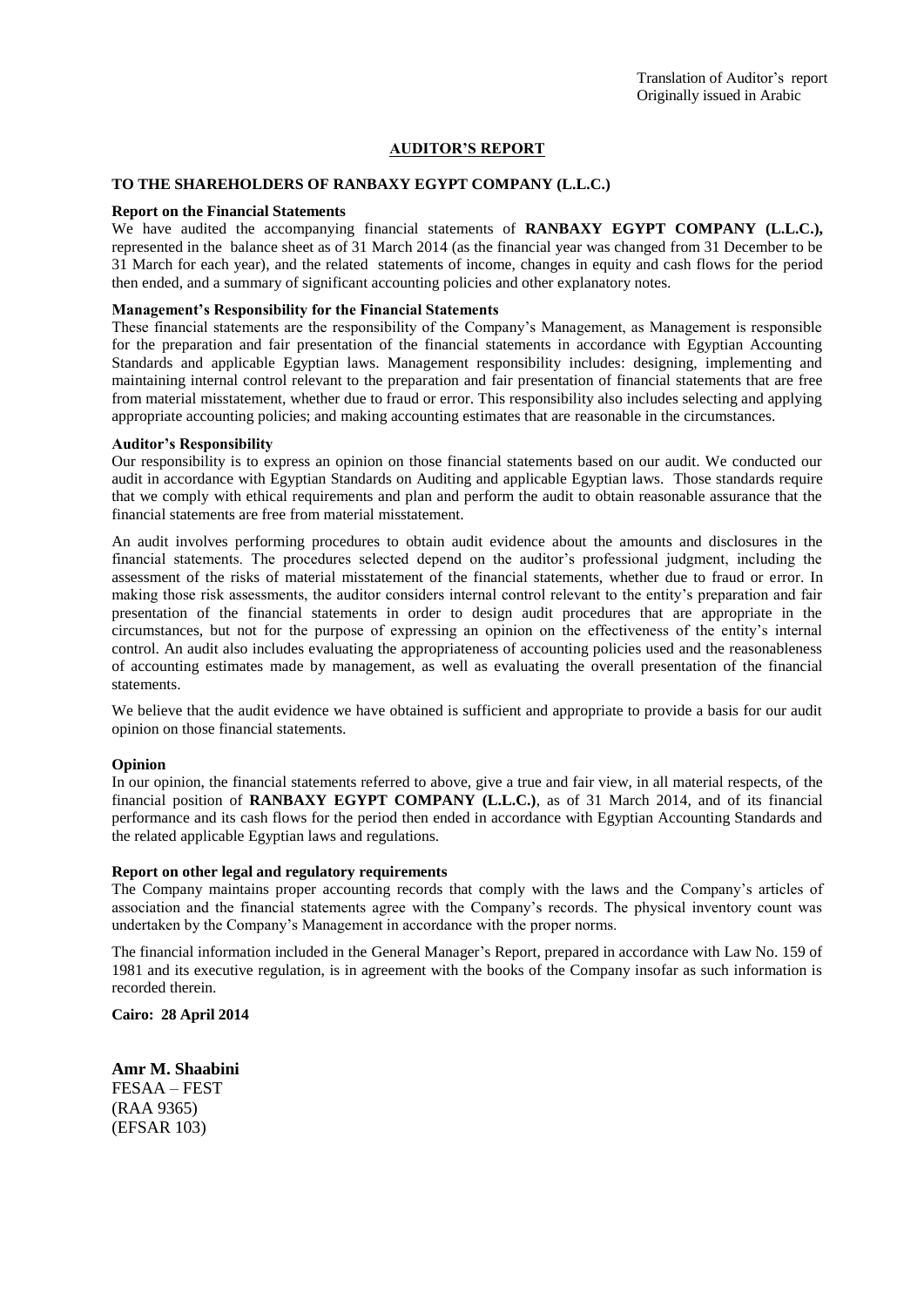### **Ranbaxy Managers Report For the period from 1 January 2013 to 31 March 2014**

The sales for the period from 1 January 2013 to 31 March 2014 is EGP 47,821,780 (INR 410,844,542) and the cost of goods sold is EGP 23,415,586 (INR 201,167,035) in comparison with year 2013 sales of EGP 42,562,450 (INR 374,669,454) and the cost of goods sold of EGP 18,926,581 (INR 166,607,227).

The Gross profit for the period from 1 January 2013 to 31 March 2014 is EGP 24,406,194 (INR 209,677,507) in comparison with year 2013 Gross profit of EGP 23,635,869 (INR 208,062,227).

The profit for the period from 1 January 2013 to 31 March 2014 is EGP 1,132,693 (INR 9,731,146) in comparison with year 2013 profit of EGP 4,883,777 (INR 42,990,995).

The total profit of the company has reached EGP 13,224,131 (INR 113,610,619) as of 31/03/2014 which represents 272.6 % of the company's capital.

General Manager **Accounting Manager** Accounting Manager

**Dr. Ibrahim Shalaby Yasser Shaker**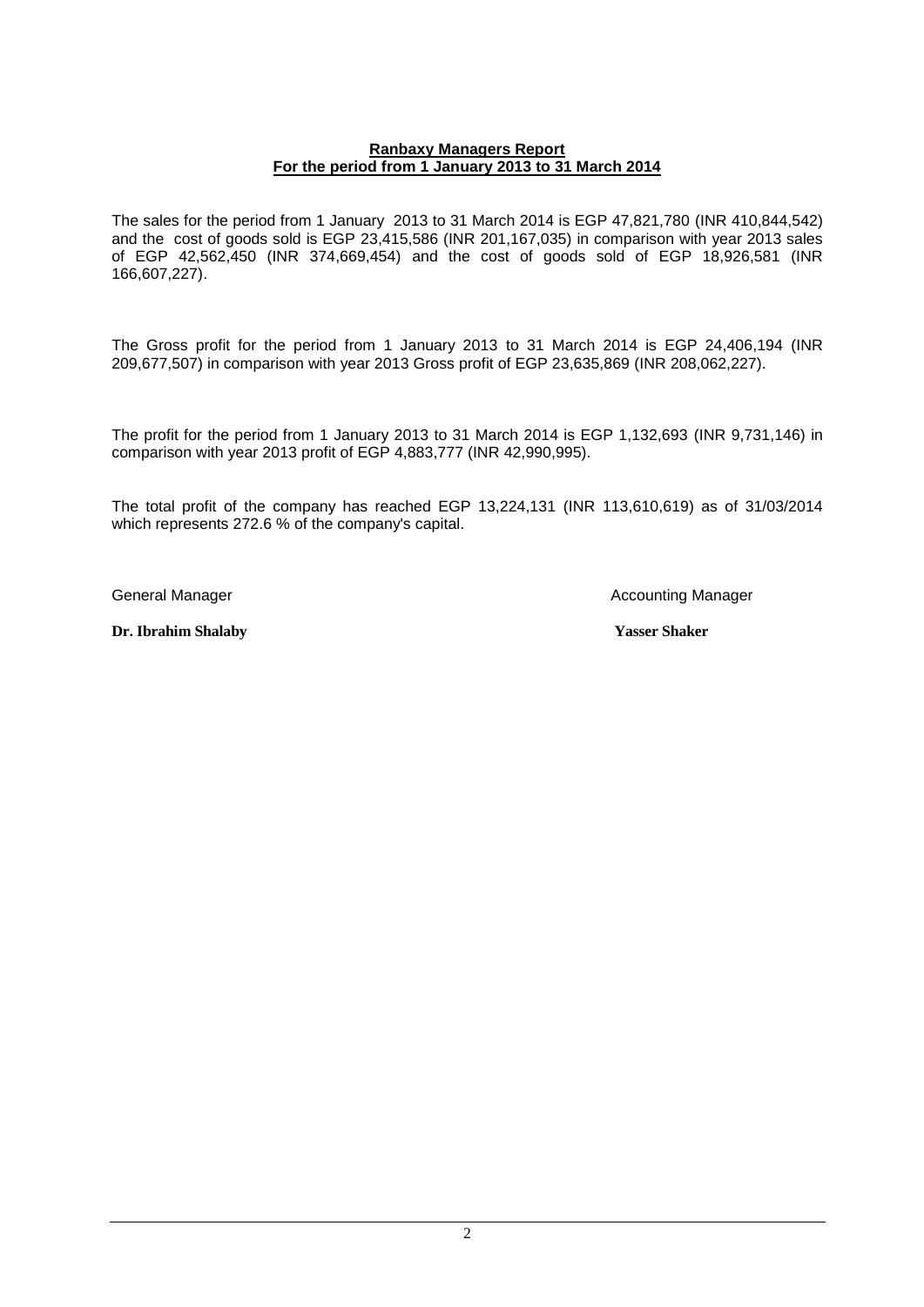# BALANCE SHEET

As Of 31 March 2014

|                                                        | Note     | 31/3/2014  | 31/12/2012 |
|--------------------------------------------------------|----------|------------|------------|
|                                                        |          | LE         | LE         |
| <b>Noncurrent assets</b>                               |          |            |            |
| <b>Fixed assets</b>                                    | (3)      | 113,543    | 151,180    |
| Projects under construction                            | (4)      | 31,462,843 | 5,270,124  |
| Due from related parties                               | $(11-1)$ | 2,173,000  | 2,173,000  |
| Deferred tax asset                                     | (16a)    | 131,149    | 198,149    |
| <b>Total noncurrent assets</b>                         |          | 33,880,535 | 7,792,453  |
| <b>Current assets</b>                                  |          |            |            |
| Inventory                                              | (5)      | 9,682,774  | 10,773,460 |
| Trade and notes receivable                             | (6)      | 6,644,920  | 13,066,602 |
| Prepayments and other receivables                      | (7)      | 2,960,709  | 692,260    |
| Due from related parties                               | $(11-1)$ | 18,712     | 18,108     |
| Cash on hand and at banks                              | (8)      | 5,860,935  | 8,933      |
| <b>Total current assets</b>                            |          | 25,168,050 | 24,559,363 |
| <b>Current liabilities</b>                             |          |            |            |
| Provisions                                             | (9)      | 845,235    | 486,918    |
| Trade and notes payable                                |          | 442,863    | 285,216    |
| Due to related parties                                 | $(11-2)$ | 5,590,108  | 3,941,934  |
| Accrued expenses and other payables                    | (10)     | 7,555,032  | 4,981,614  |
| <b>Total current liabilities</b>                       |          | 14,433,238 | 9,695,682  |
| <b>Working capital</b>                                 |          | 10,734,812 | 14,863,681 |
| <b>Total investment</b>                                |          | 44,615,347 | 22,656,134 |
| <b>Financed as follows</b>                             |          |            |            |
| <b>Equity</b>                                          |          |            |            |
| Issued and paid up capital                             | (12)     | 4,851,000  | 4,851,000  |
| Legal reserve                                          |          | 760,096    | 515,907    |
| Retained earnings                                      |          | 12,091,438 | 7,451,850  |
| Profits for the period / year                          |          | 1,132,693  | 4,883,777  |
| <b>Total equity</b>                                    |          | 18,835,227 | 17,702,534 |
| <b>Noncurrent liabilities</b>                          |          |            |            |
| Due to related parties                                 | $(11-2)$ | 25,780,120 | 4,953,600  |
| Total finance of working capital and noncurrent assets |          | 44,615,347 | 22,656,134 |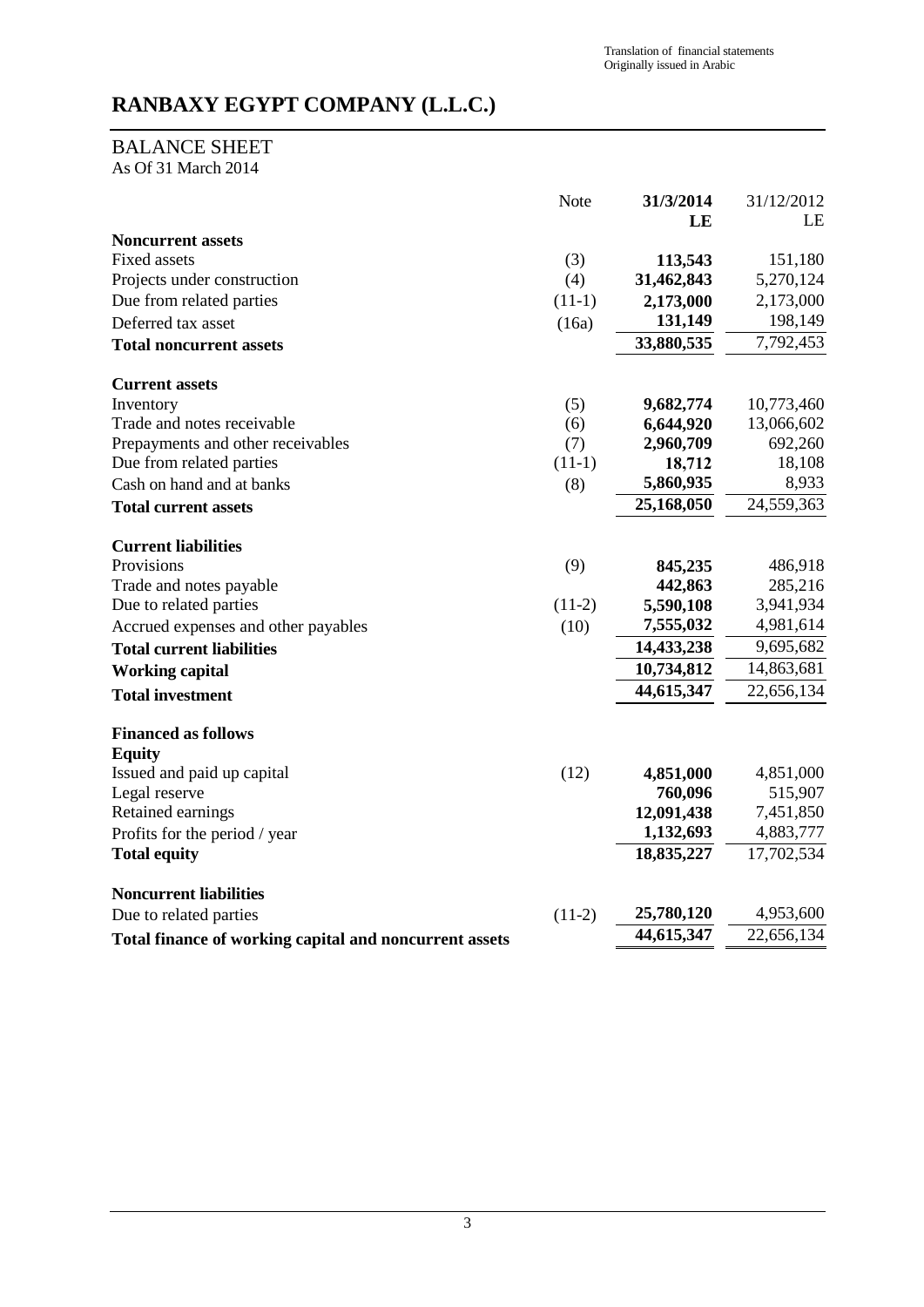# BALANCE SHEET

As Of 31 March 2014

|                                                                         |                           | Note     | 31/3/2014<br><b>INR</b>   | 31/12/2012<br><b>INR</b>   |
|-------------------------------------------------------------------------|---------------------------|----------|---------------------------|----------------------------|
| <b>Noncurrent assets</b>                                                |                           |          |                           |                            |
| <b>Fixed assets</b>                                                     |                           | (3)      | 973,840                   | 1,336,693                  |
| Projects under construction                                             |                           | (4)      | 269,851,814               | 46,597,029                 |
| Due from related parties                                                |                           | $(11-1)$ | 18,637,476                | 19,213,086                 |
| Deferred tax asset                                                      |                           | (16a)    | 1,124,844                 | 1,751,981                  |
| <b>Total noncurrent assets</b>                                          |                           |          | 290,587,975               | 68,898,789                 |
| <b>Current assets</b>                                                   |                           |          |                           |                            |
| Inventory                                                               |                           | (5)      | 83,047,617                | 95,256,057                 |
| Trade and notes receivable                                              |                           | (6)      | 56,992,425                | 115,531,406                |
| Prepayments and other receivables                                       |                           | (7)      | 25,393,531                | 6,120,778                  |
| Due from related parties                                                |                           | $(11-1)$ | 160,490                   | 160,106                    |
| Cash on hand and at banks                                               |                           | (8)      | 50,268,310                | 78,983                     |
| <b>Total current assets</b>                                             |                           |          | 215,862,373               | 217, 147, 330              |
|                                                                         |                           |          |                           |                            |
| <b>Current liabilities</b>                                              |                           |          |                           |                            |
| Provisions                                                              |                           | (9)      | 7,249,447                 | 4,305,199                  |
| Trade and notes payable                                                 |                           |          | 3,798,366                 | 2,521,804                  |
| Due to related parties                                                  |                           | $(11-2)$ | 47,945,470                | 34,853,528                 |
| Accrued expenses and other payables<br><b>Total current liabilities</b> |                           | (10)     | 64,798,311                | 44,046,101                 |
|                                                                         |                           |          | 123,791,593               | 85,726,631                 |
| <b>Working capital</b><br><b>Total investment</b>                       |                           |          | 92,070,780<br>382,658,754 | 131,420,698<br>200,319,487 |
|                                                                         |                           |          |                           |                            |
| <b>Financed as follows</b>                                              |                           |          |                           |                            |
| <b>Equity</b>                                                           |                           |          |                           |                            |
| Issued and paid up capital                                              |                           | (12)     | 41,606,258                | 42,891,247                 |
| Legal reserve<br>Retained earnings                                      |                           |          | 6,519,223                 | 4,561,512                  |
| Profits for the period / year                                           |                           |          | 103,706,346<br>9,714,928  | 65,887,268<br>43,181,052   |
| <b>Total equity</b>                                                     |                           |          | 161,546,754               | 156,521,079                |
|                                                                         |                           |          |                           |                            |
| <b>Noncurrent liabilities</b>                                           |                           |          |                           |                            |
| Due to related parties                                                  |                           | $(11-2)$ | 221,112,000               | 43,798,408                 |
| Total finance of working capital and noncurrent assets                  |                           |          | 382,658,754               | 200,319,487                |
| <b>Auditor</b>                                                          | <b>Accounting Manager</b> |          | <b>General Manager</b>    |                            |
| Amr M. Shaabini                                                         | <b>Yasser Shaker</b>      |          | Dr. Ibrahim Shalaby       |                            |

- The accompanying notes from (1) to (19) are an integral part of these financial statements.

- Auditor's report "attached".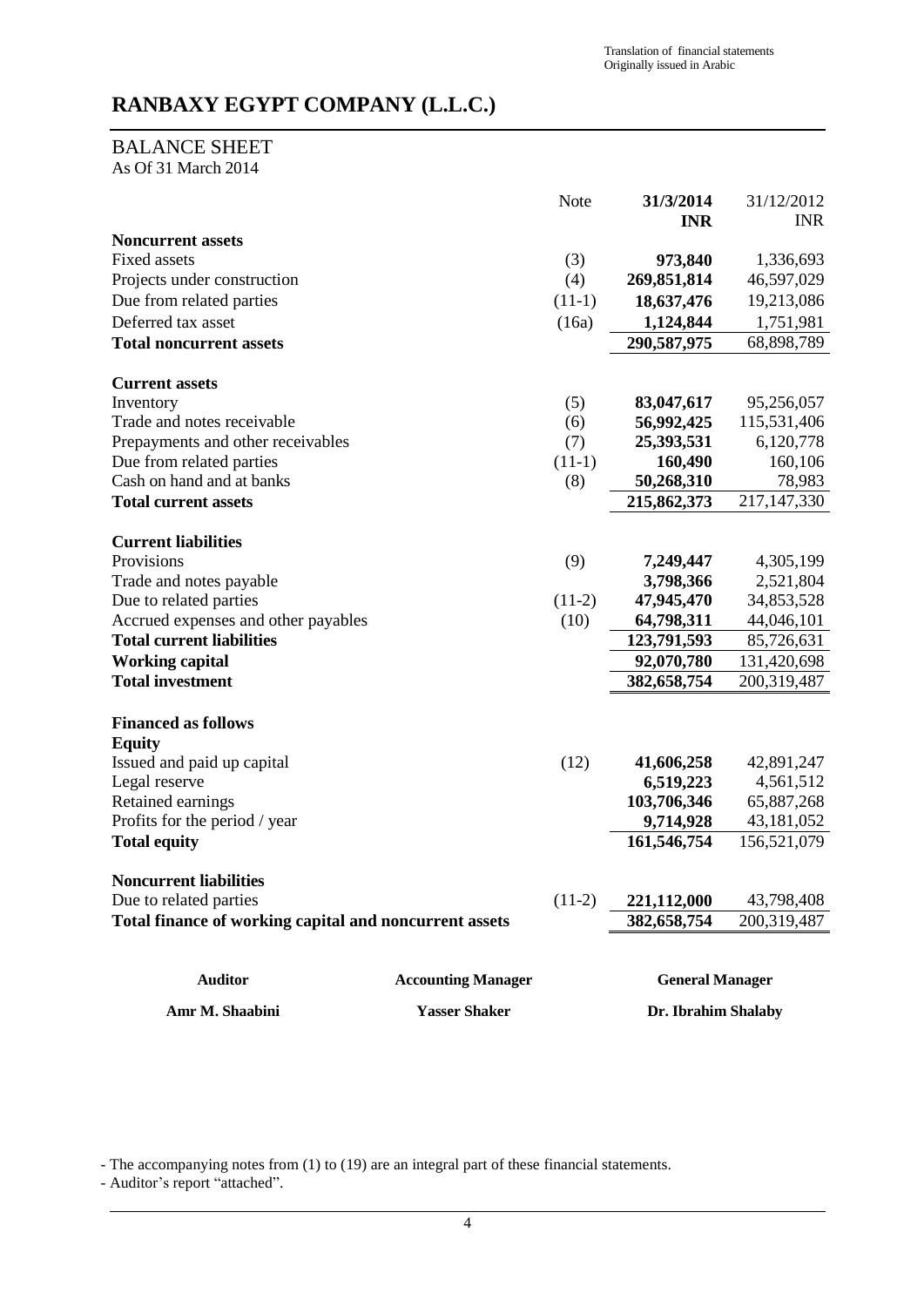# STATEMENT OF INCOME

For The Period From 1 January 2013 to 31 March 2014

|                                          |             | From           | From           |
|------------------------------------------|-------------|----------------|----------------|
|                                          |             | $1/1/2013$ to  | $1/1/2012$ to  |
|                                          | <b>Note</b> | 31/3/2014      | 31/12/2012     |
|                                          |             | LE             | LE             |
| <b>Sales</b>                             | (13)        | 47,821,780     | 42,562,450     |
| Cost of sales                            | (14)        | (23, 415, 586) | (18, 926, 581) |
| <b>GROSS PROFIT</b>                      |             | 24,406,194     | 23,635,869     |
| Selling and marketing expenses           |             | (12, 435, 944) | (10, 275, 845) |
| General and administrative expenses      |             | (7,924,691)    | (6,255,930)    |
| Impairment of trade and notes receivable |             |                | (35, 835)      |
| Impairment of other debit balances       |             |                | (512)          |
| Provisions                               | (9)         | (401, 847)     | (46,000)       |
| Provision no longer required             |             |                | 1,175          |
| Foreign exchange differences             |             | (525, 611)     | (23, 439)      |
| <b>OPERATING PROFITS</b>                 |             | 3,118,101      | 6,999,483      |
| Gain from sale of fixed assets           |             | 1,237          |                |
| Finance expenses                         |             | (1,940,020)    | (1,152,656)    |
| Other income                             |             | 473,901        | 306,346        |
| PROFITS BEFORE INCOME TAXES              |             | 1,653,219      | 6,153,173      |
| Income taxes                             | (16b)       | (453,526)      | (1,468,508)    |
| Deferred tax                             | (16a)       | (67,000)       | 199,112        |
| <b>PROFITS FOR THE PERIOD/YEAR</b>       |             | 1,132,693      | 4,883,777      |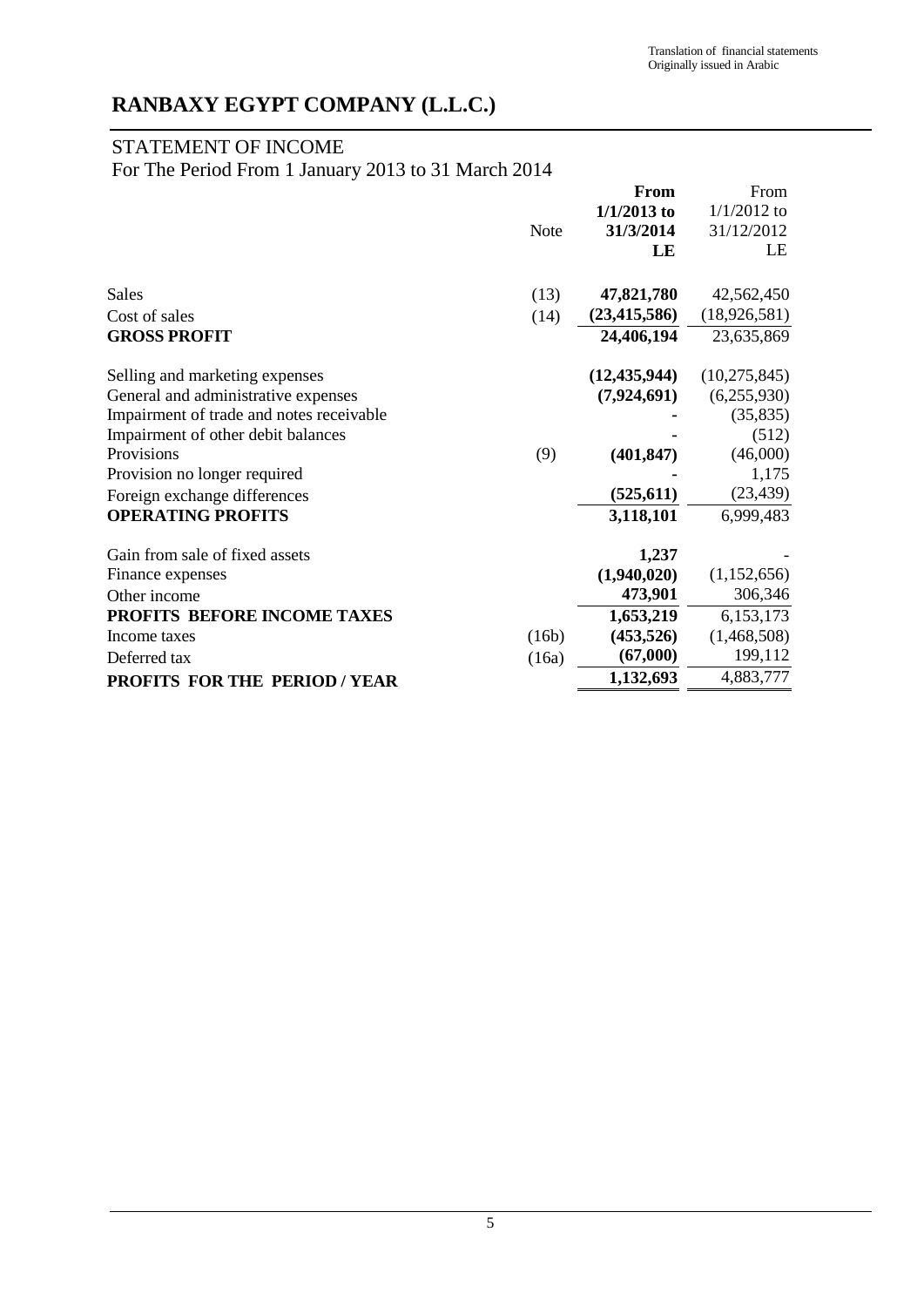# STATEMENT OF INCOME

For The Period From 1 January 2013 to 31 March 2014

|                                          |             | <b>From</b>     | From            |
|------------------------------------------|-------------|-----------------|-----------------|
|                                          |             | $1/1/2013$ to   | $1/1/2012$ to   |
|                                          | <b>Note</b> | 31/3/2014       | 31/12/2012      |
|                                          |             | <b>INR</b>      | <b>INR</b>      |
|                                          |             |                 |                 |
| Sales                                    | (13)        | 410,844,542     | 374,669,454     |
| Cost of sales                            | (14)        | (201, 167, 035) | (166, 607, 227) |
| <b>GROSS PROFIT</b>                      |             | 209,677,507     | 208,062,227     |
|                                          |             |                 |                 |
| Selling and marketing expenses           |             | (106, 839, 179) | (90, 456, 382)  |
| General and administrative expenses      |             | (68,082,285)    | (55,069,806)    |
| Impairment of trade and notes receivable |             |                 | (315, 449)      |
| Impairment of other debit balances       |             |                 | (4,507)         |
| Provisions                               | (9)         | (3,452,332)     | (404, 930)      |
| Provision no longer required             |             |                 | 10,343          |
| Foreign exchange differences             |             | (4,515,608)     | (206, 329)      |
| <b>OPERATING PROFITS</b>                 |             | 26,788,103      | 61, 615, 167    |
| Gain from sale of fixed assets           |             | 10,627          |                 |
| Finance expenses                         |             | (16, 667, 021)  | (10, 146, 620)  |
| Other income                             |             | 4,071,359       | 2,696,708       |
| PROFITS BEFORE INCOME TAXES              |             | 14,203,068      | 54,165,255      |
| Income taxes                             | (16b)       | (3,896,314)     | (12, 927, 007)  |
| Deferred tax                             | (16a)       | (575, 608)      | 1,752,746       |
| <b>PROFITS FOR THE PERIOD / YEAR</b>     |             | 9,731,146       | 42,990,995      |

**Accounting Manager General Manager**

**Yasser Shaker Dr. Ibrahim Shalaby**

- The accompanying notes from (1) to (19) are an integral part of these financial statements.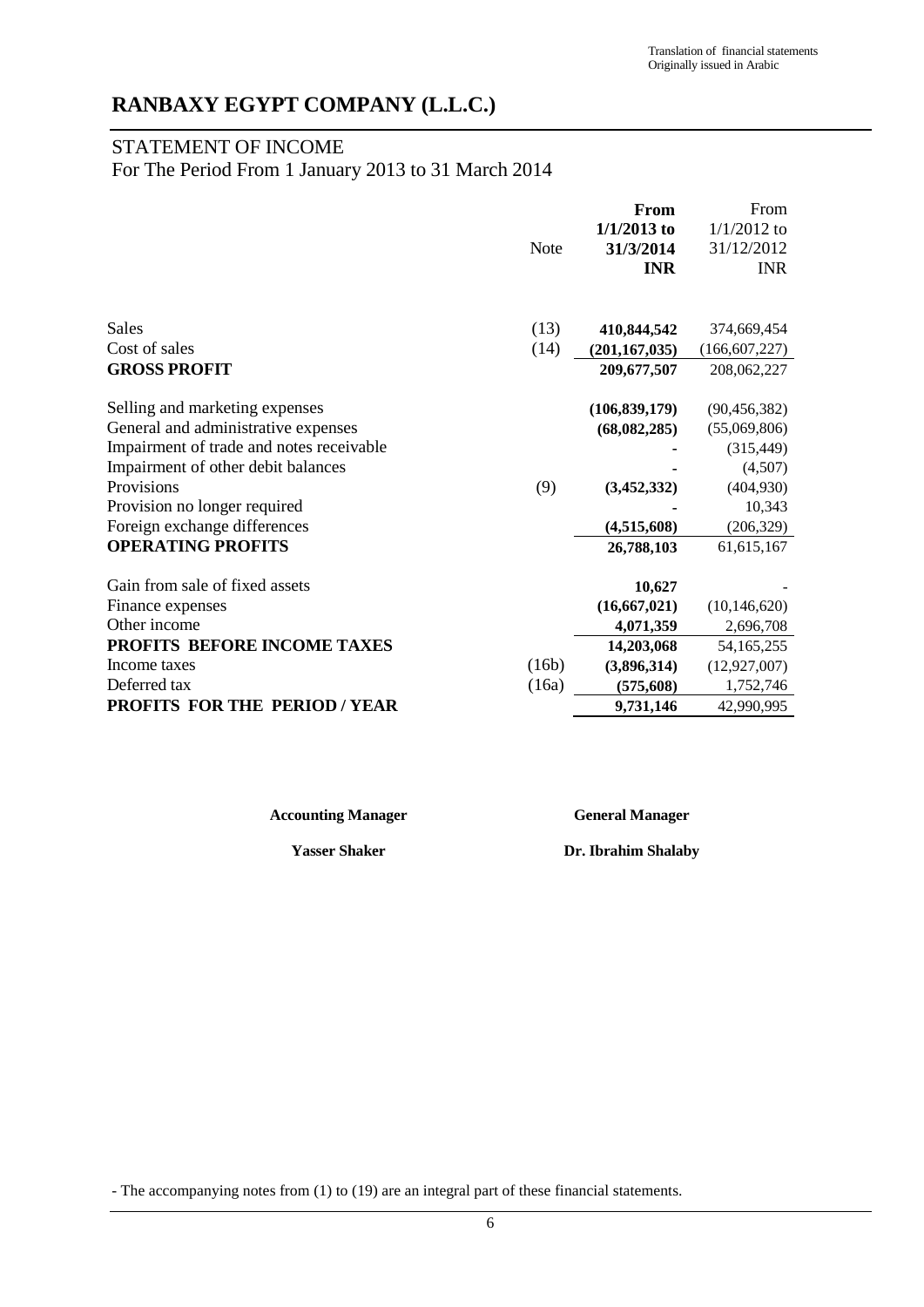# STATEMENT OF CHANGES IN EQUITY

For The Period From 1 January 2013 to 31 March 2014

|                                    |            | Legal      | Retained    | Profits for       |             |
|------------------------------------|------------|------------|-------------|-------------------|-------------|
|                                    | Capital    | reserve    | earnings    | the year / period | Total       |
|                                    | LE         | LE         | LE          | LE                | LE          |
| Balance as of 1 January 2012       | 4,851,000  | 319,189    | 3,714,211   | 3,934,357         | 12,818,757  |
| Transferred to retained earnings   |            |            | 3,934,357   | (3,934,357)       |             |
| Transferred to legal reserve       |            | 196,718    | (196,718)   |                   |             |
| Profits for the year               |            |            |             | 4,883,777         | 4,883,777   |
| Balance as of 31 December 2012     | 4,851,000  | 515,907    | 7,451,850   | 4,883,777         | 17,702,534  |
| Transferred to retained earnings   |            |            | 4,883,777   | (4,883,777)       |             |
| Transferred to legal reserve       |            | 244,189    | (244, 189)  |                   |             |
| Profits for the period             |            |            |             | 1,132,693         | 1,132,693   |
| <b>Balance as of 31 March 2014</b> | 4,851,000  | 760,096    | 12,091,438  | 1,132,693         | 18,835,227  |
|                                    |            | Legal      | Retained    | Profits for       |             |
|                                    | Capital    | reserve    | earnings    | the year / period | Total       |
|                                    | <b>INR</b> | <b>INR</b> | <b>INR</b>  | <b>INR</b>        | <b>INR</b>  |
| Balance as of 1 January 2012       | 41,606,258 | 2,737,633  | 31,856,199  | 33,744,356        | 109,944,445 |
| Transferred to retained earnings   |            |            | 33,744,356  | (33,744,356)      |             |
| Transferred to legal reserve       |            | 1,687,219  | (1,687,219) |                   |             |
| Profits for the year               |            |            |             | 41,887,381        | 41,887,381  |
| Balance as of 31 December 2012     | 41,606,258 | 4,424,853  | 63,913,335  | 41,887,381        | 151,831,826 |
| Transferred to retained earnings   |            |            | 41,887,381  | (41, 887, 381)    |             |
| Transferred to legal reserve       |            | 2,094,370  | (2,094,370) |                   |             |
| Profits for the period             |            |            |             | 9,714,928         | 9,714,928   |
| <b>Balance as of 31 March 2014</b> |            |            |             |                   |             |

- The accompanying notes from (1) to (19) are an integral part of these financial statements.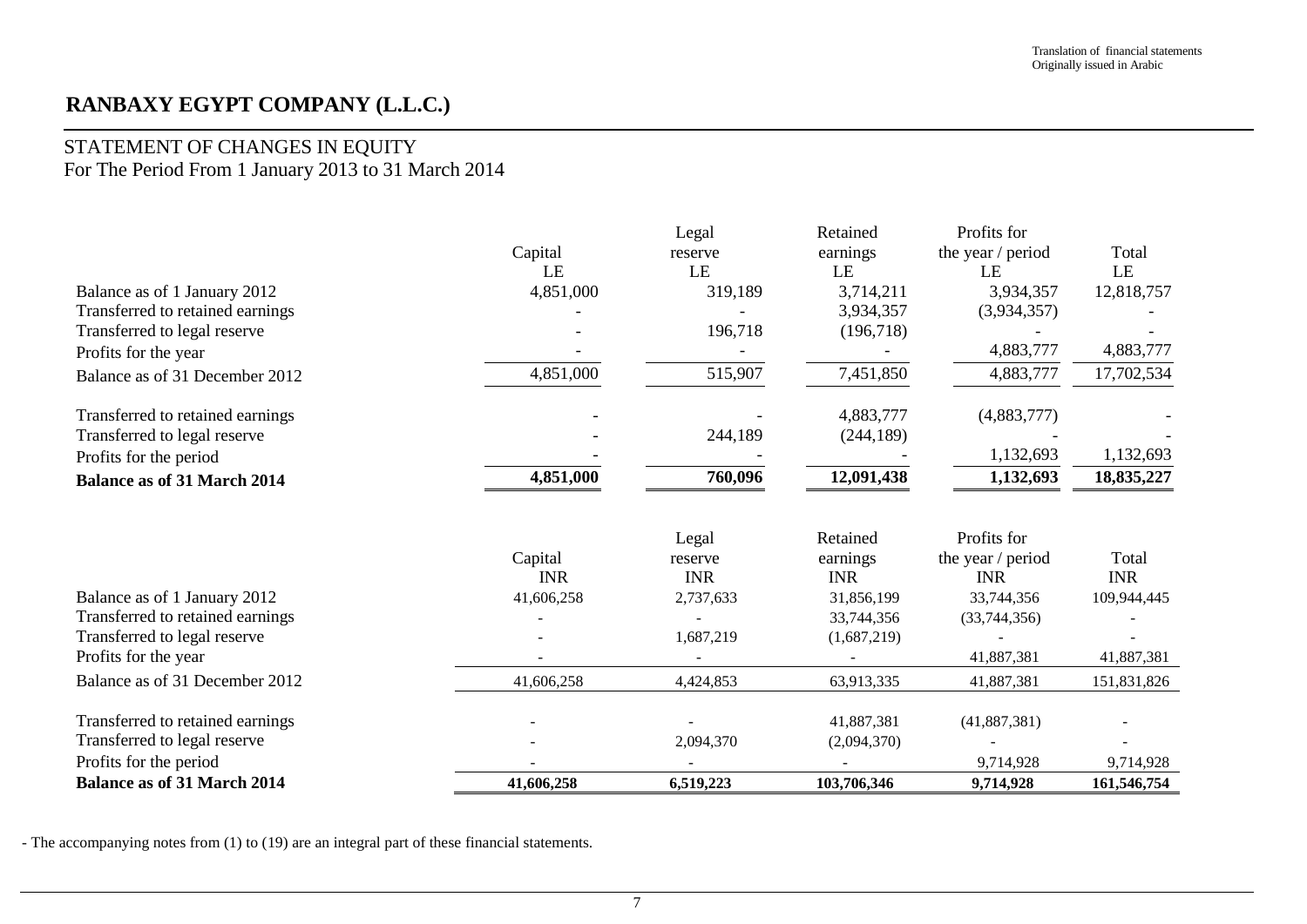# STATEMENT OF CASH FLOWS

For The Period From 1 January 2013 to 31 March 2014

|                                                                    | Note     | From 1/1/2013  | From 1/1/2012 |
|--------------------------------------------------------------------|----------|----------------|---------------|
|                                                                    |          | to 31/3/2014   | to 31/12/2012 |
| <b>Cash Flows From Operating Activities</b>                        |          | LE             | LE            |
| Profits for the period / year before income taxes                  |          | 1,653,219      | 6,153,173     |
| Fixed assets depreciation                                          | (3)      | 80,396         | 55,139        |
| Write down of expired & slow moving inventory                      | (5,14)   | 913,354        | 1,027,753     |
| Reversal of write down of inventory                                | (5,14)   | (109, 028)     |               |
| Impairment of trade and notes receivable                           |          |                | 35,835        |
| Impairment of other receivables                                    |          |                | 512           |
| Gain from sale of fixed assets                                     | (3)      | (1,237)        |               |
| Provisions                                                         | (9)      | 401,847        | 46,000        |
| Provisions no longer required                                      | (9)      |                | (1,175)       |
|                                                                    |          | 2,938,551      | 7,317,237     |
| Change in inventory                                                |          | 1,521,322      | (6,564,917)   |
| Change in trade and notes receivable                               |          | 6,421,682      | (8,228,997)   |
| Change in prepayments and other receivables                        |          | (2,268,449)    | (298, 255)    |
| Change in due from related parties                                 |          | (604)          | 875,123       |
| Change in trade and notes payable                                  |          | 157,647        | (182, 875)    |
| Change in due to related parties                                   |          | 1,648,174      | 3,941,934     |
| Change in accrued expenses and other payables                      |          | 3,588,400      | 551,845       |
| <b>Cash Flows Provided from (Used in) Operating Activities</b>     |          | 14,006,723     | (2,588,905)   |
| Income tax paid                                                    | (10)     | (1,468,508)    | (1,084,262)   |
| Provisions used                                                    | (9)      | (43,530)       | (46,825)      |
| Used from write down of inventory                                  | (5)      | (1,234,962)    |               |
| <b>Net Cash Flows Provided from (Used in) Operating Activities</b> |          | 11,259,723     | (3,719,992)   |
| <b>Cash Flows From Investing Activities</b>                        |          |                |               |
| Payments for purchase of fixed assets                              | (3)      | (42, 921)      | (80, 674)     |
| Proceeds from sale of fixed assets                                 | (3)      | 1,399          |               |
| Payments in projects under construction                            |          | (26, 192, 719) | (5,270,124)   |
| <b>Net Cash Flows (Used In) Investing Activities</b>               |          | (26, 234, 241) | (5,350,798)   |
| <b>Cash Flows From Financing Activities</b>                        |          |                |               |
| Receipt of long term loan from related parties                     | $(11-2)$ | 20,826,520     | 4,953,600     |
| <b>Net Cash Flows Provided From Financing Activities</b>           |          | 20,826,520     | 4,953,600     |
| Increase (Decrease) in cash and cash equivalents-during the        |          |                |               |
| period / year                                                      |          | 5,852,002      | (4,117,190)   |
| Cash and cash equivalent $-$ beginning of the period / year        |          | 8,933          | 4,126,123     |
| Cash and cash equivalent – end of the period / year                | (8)      | 5,860,935      | 8,933         |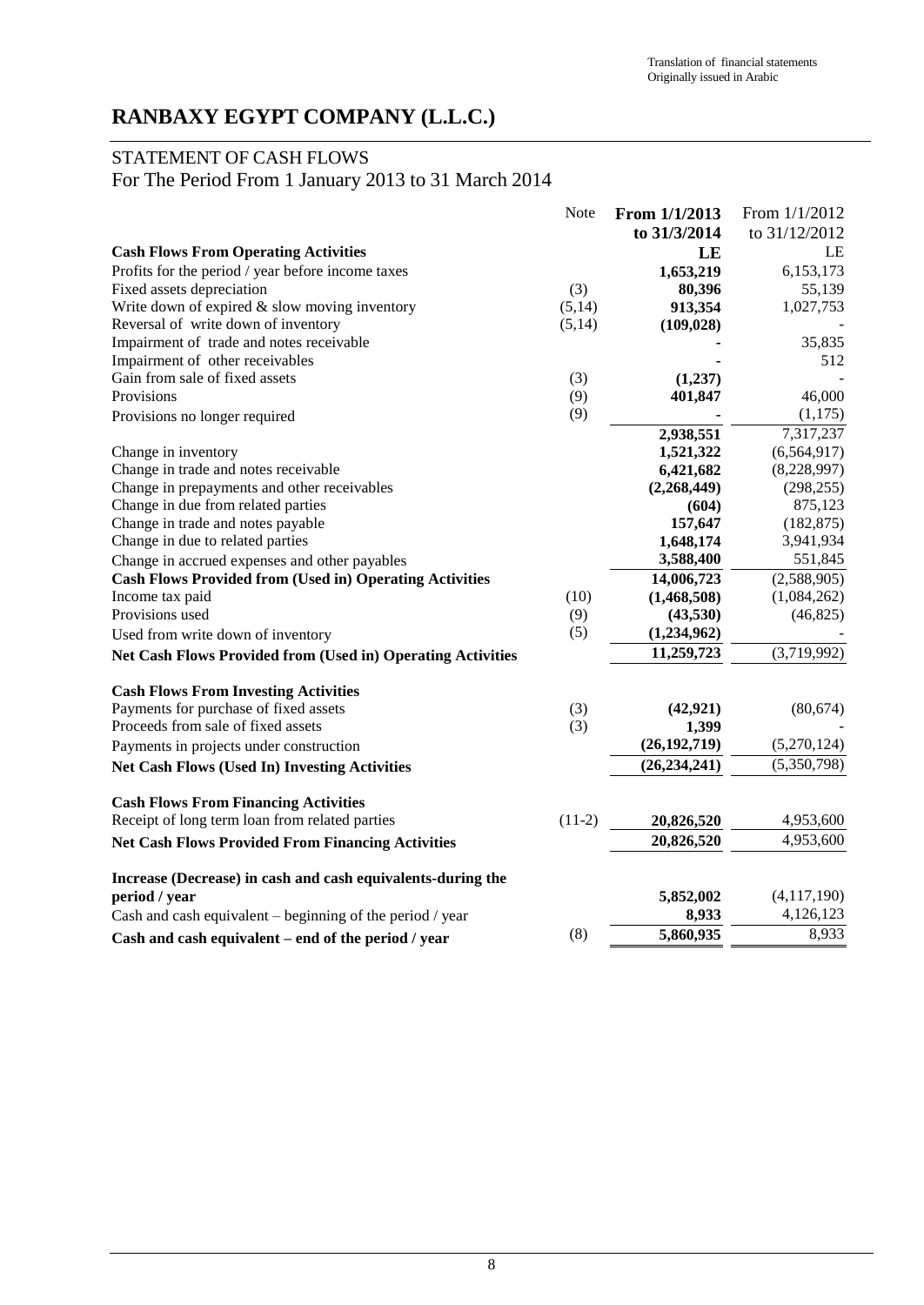## STATEMENT OF CASH FLOWS

For The Period From 1 January 2013 to 31 March 2014

|                                                                              | <b>Note</b> | From 1/1/2013   | From 1/1/2012  |
|------------------------------------------------------------------------------|-------------|-----------------|----------------|
|                                                                              |             | to 31/3/2014    | to 31/12/2012  |
| <b>Cash Flows From Operating Activities</b>                                  |             | <b>INR</b>      | <b>INR</b>     |
| Profits for the period / year before income taxes                            |             | 14,179,397      | 54,404,713     |
| Fixed assets depreciation                                                    | (3)         | 689,544         | 487,524        |
| Write down of expired & slow moving inventory                                | (5,14)      | 7,833,692       | 9,087,118      |
| Reversal of write down of inventory                                          | (5,14)      | (935, 116)      |                |
| Impairment of trade and notes receivable                                     |             |                 | 316,844        |
| Impairment of other receivables                                              |             |                 | 4,527          |
| Gain from sale of fixed assets                                               | (3)         | (10,610)        |                |
| Provisions                                                                   | (9)         | 3,446,578       | 406,720        |
| Provisions no longer required                                                | (9)         |                 | (10, 389)      |
|                                                                              |             | 25,203,486      | 64,697,056     |
| Change in inventory                                                          |             | 13,048,137      | (58,045,243)   |
| Change in trade and notes receivable                                         |             | 55,077,748      | (72, 758, 594) |
| Change in prepayments and other receivables                                  |             | (19, 456, 127)  | (2,637,091)    |
| Change in due from related parties                                           |             | (5,180)         | 7,737,604      |
| Change in trade and notes payable                                            |             | 1,352,113       | (1,616,932)    |
| Change in due to related parties                                             |             | 14,136,127      | 34,853,528     |
| Change in accrued expenses and other payables                                |             | 30,777,138      | 4,879,266      |
| <b>Cash Flows Provided from (Used in) Operating Activities</b>               |             | 120,133,441     | (22,890,407)   |
| Income tax paid                                                              | (10)        | (12,595,160)    | (9,586,755)    |
| Provisions used                                                              | (9)         | (373, 350)      | (414, 014)     |
| Used from write down of inventory                                            | (5)         | (10, 592, 073)  |                |
| <b>Net Cash Flows Provided from (Used in) Operating Activities</b>           |             | 96,572,858      | (32,891,176)   |
| <b>Cash Flows From Investing Activities</b>                                  |             |                 |                |
| Payments for purchase of fixed assets                                        | (3)         | (368, 127)      | (713,298)      |
| Proceeds from sale of fixed assets                                           | (3)         | 11,999          |                |
| Payments in projects under construction                                      |             | (224, 650, 796) | (46,597,029)   |
| <b>Net Cash Flows (Used In) Investing Activities</b>                         |             | (225,006,924)   | (47,310,327)   |
| <b>Cash Flows From Financing Activities</b>                                  |             |                 |                |
| Receipt of long term loan from related parties                               | $(11-2)$    | 178,625,759     | 43,798,408     |
| <b>Net Cash Flows Provided From Financing Activities</b>                     |             | 178,625,759     | 43,798,408     |
|                                                                              |             |                 |                |
| Increase (Decrease) in cash and cash equivalents-during the<br>period / year |             | 50,191,693      | (36,403,095)   |
| Cash and cash equivalent $-$ beginning of the period / year                  |             | 76,617          | 36,482,078     |
| Cash and cash equivalent - end of the period / year                          | (8)         | 50,268,310      | 78,983         |
|                                                                              |             |                 |                |

- The accompanying notes from (1) to (19) are an integral part of these financial statements.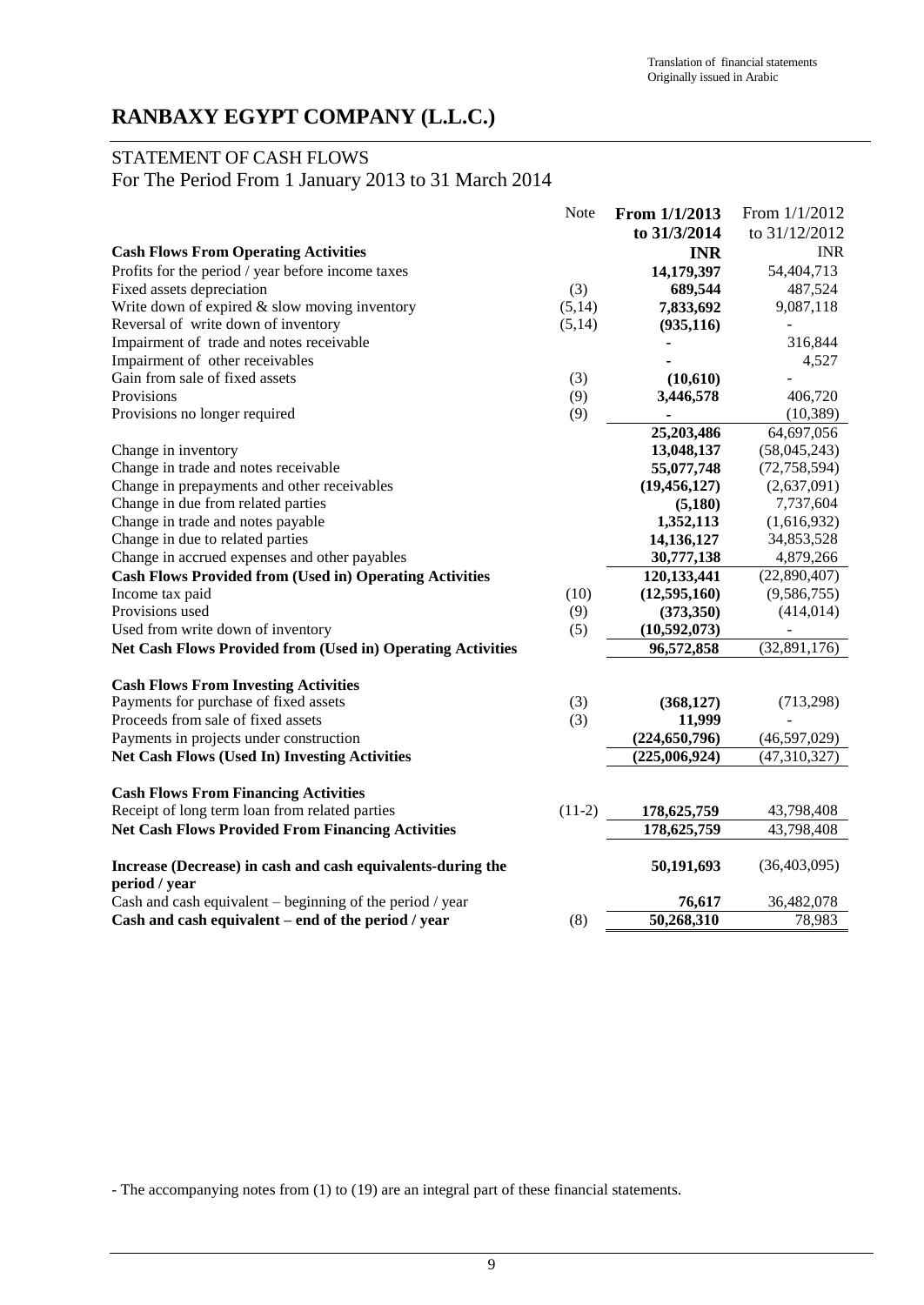### NOTES TO THE FINANCIAL STATEMENTS 31 March 2014

### **1 BACKGROUND**

**Ranbaxy Egypt (L.L.C.)** is an Egyptian Limited Liability Company established under the Egyptian Law no. 159 of 1981 and its executive regulations.

The company was registered in the commercial registry in Giza under no. 105570 on 22 January 1996. The company's legal domicile is in Giza – Arab Republic of Egypt.

The company's duration is 25 years starting from the date of registration in the commercial registry.

The company is a subsidiary of Ranbaxy Netherlands B.V, which is considered the major shareholder with a share of 99.9%.

The company is located at 3 Ahmed Nessim St., Giza, Egypt.

The principal activities of the company are:

- 1. Manufacturing, trading, selling and distributing of all types of pharmaceutical and chemical products, and its related raw materials.
- 2. Construction and operation of factories for production of all types of pharmaceutical and chemical products & exporting.

According to the Extraordinary General Assembly dated 10 December 2013 the financial year end was changed from 31 December to 31 March for each year.

The financial statements of the company for the period ended 31 March 2014 were authorized for issue by management on 28 April 2014.

### **2 SIGNIFICANT ACCOUNTING POLICIES**

#### **2-1 Basis of preparation**

The financial statements are prepared in accordance with the going concern and historical cost basis.

#### **Statement of compliance**

The financial statements of the company have been prepared in accordance with the Egyptian accounting standards and the applicable laws and regulations.

### **2-2 Changes in accounting policies**

The accounting policies adopted this year are consistent with those of the previous year.

#### **2-3 Foreign currency translation**

- The financial statements are prepared and presented in Egyptian pound, which is the company's functional currency.
- Transactions in foreign currencies are initially recorded using the exchange rate prevailing on the date of the transaction.
- Monetary assets and liabilities denominated in foreign currencies are translated using the exchange rate prevailing at the balance sheet date. All differences are recognized in the statement of income.
- Nonmonetary items that are measured at historical cost in foreign currency are translated using the exchange rates prevailing at the dates of the initial recognition.
- Nonmonetary items measured at fair value in a foreign currency are translated using the exchange rates prevailing at the date when the fair value is determined.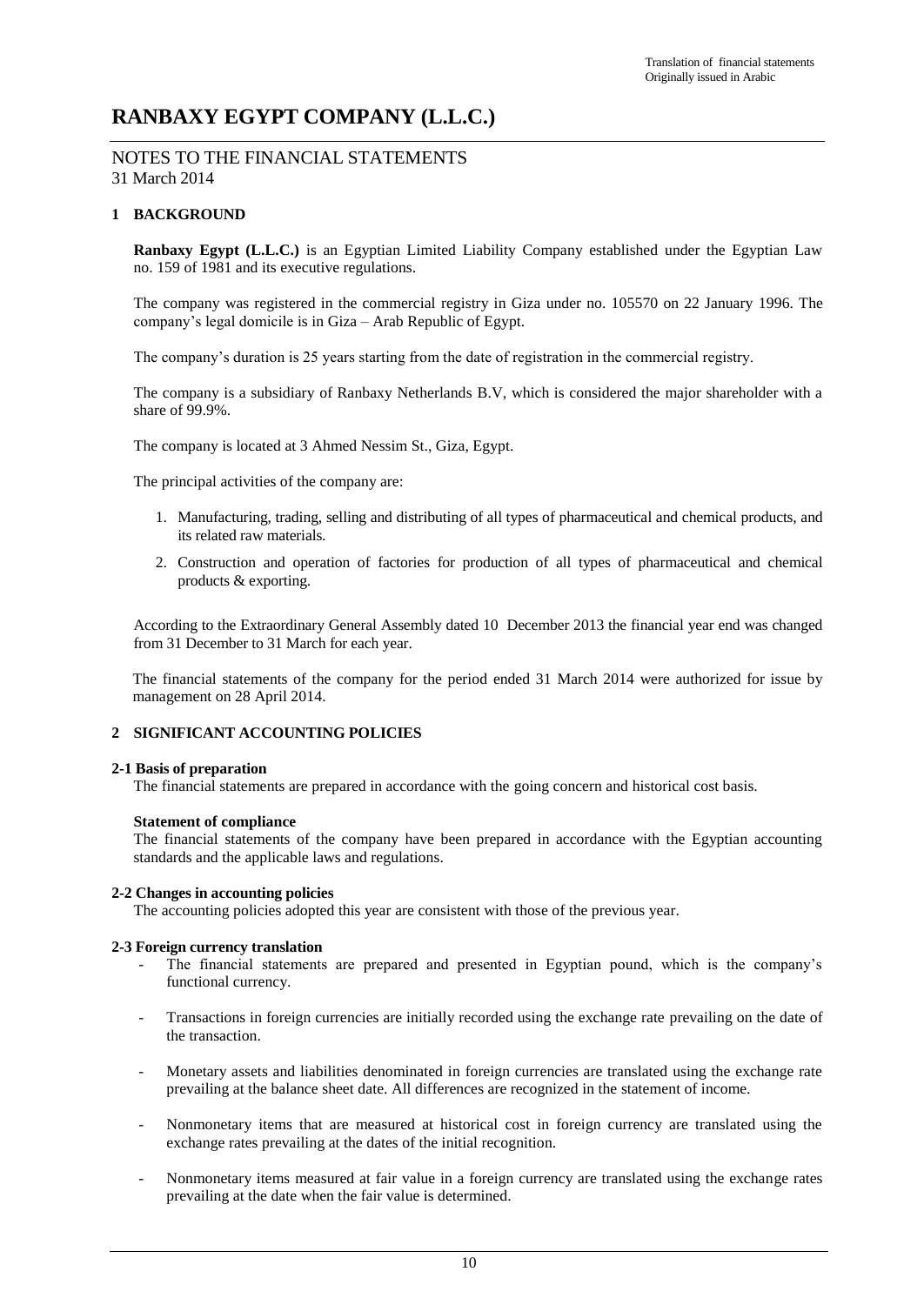### NOTES TO THE FINANCIAL STATEMENTS 31 March 2014

### **2-4 Fixed assets**

Fixed assets are stated at historical cost net of accumulated depreciation and accumulated impairment losses. Such cost includes the cost of replacing part of the building, plant, and equipment when that cost is incurred, if the recognition criteria are met. Likewise, when a major inspection is performed, its cost is recognized in the carrying amount of the building, plant, and equipment as a replacement if the recognition criteria are satisfied. All other repair and maintenance costs are recognized in statement of income as incurred.

Depreciation of an asset begins when it is in the location and condition necessary for it to be capable of operating in the manner intended by management , and is computed using the straight-line method according to the estimated useful life of the asset as follows:

|                         | Years                                                |
|-------------------------|------------------------------------------------------|
| Machinery and equipment |                                                      |
| Tools and furniture     | 10                                                   |
| Office equipment        | $3-10$                                               |
| Leasehold improvements  | Lower of estimated useful life or actual rent period |

Fixed assets are derecognized upon disposal or when no future economic benefits are expected from its use or disposal. Any gain or loss arising on derecognizing of the asset is included in the statement of income when the asset is derecognized.

The assets residual values, useful lives and methods of depreciation are reviewed at each financial year end.

The Company assesses at each balance sheet date whether there is an indication that fixed assets may be impaired. Where the carrying amount of an asset exceeds its recoverable amount, the asset is considered impaired and is written down to its recoverable amount. Impairment losses are recognized in the statement of income.

A previously recognized impairment loss is reversed only if there has been a change in the assumptions used to determine the asset's recoverable amount since the last impairment loss was recognized. The reversal is limited so that the carrying amount of the asset does not exceed its recoverable amount, or the carrying amount that would have been determined, net of depreciation, had no impairment loss been recognized for the asset in prior years. Such reversal is recognized in the statement of income.

### **2-5 Projects under construction**

Projects under construction represent the amounts that are incurred for the purpose of constructing or purchasing fixed assets until it is ready to be used in the operation, upon which it is transferred to fixed assets. Projects under construction are valued at cost less impairment.

### **2-6 Inventory**

Inventory is valued at the lower of cost (using the moving average method) or net realizable value.

The amount of any write down of inventories to net realizable value shall be recognized in cost of sales in the statement of income in the period the write down or loss occurs. The amount of any reversal of any write down of inventories, arising from an increase in net realizable value, shall be recognized as reduction of cost of sales in the statement of income in the period in which the reversal occurs.

### **2-7 Accounts receivable and other receivables**

Accounts receivable and other receivables are stated at original invoice amount net of any impairment losses.

Impairment losses are measured as the difference between the receivables carrying amount and the present value of estimated future cash flows. The impairment loss is recognized in the statement of income. Reversal of impairment is recognized in the statement of income in the period in which it occurs.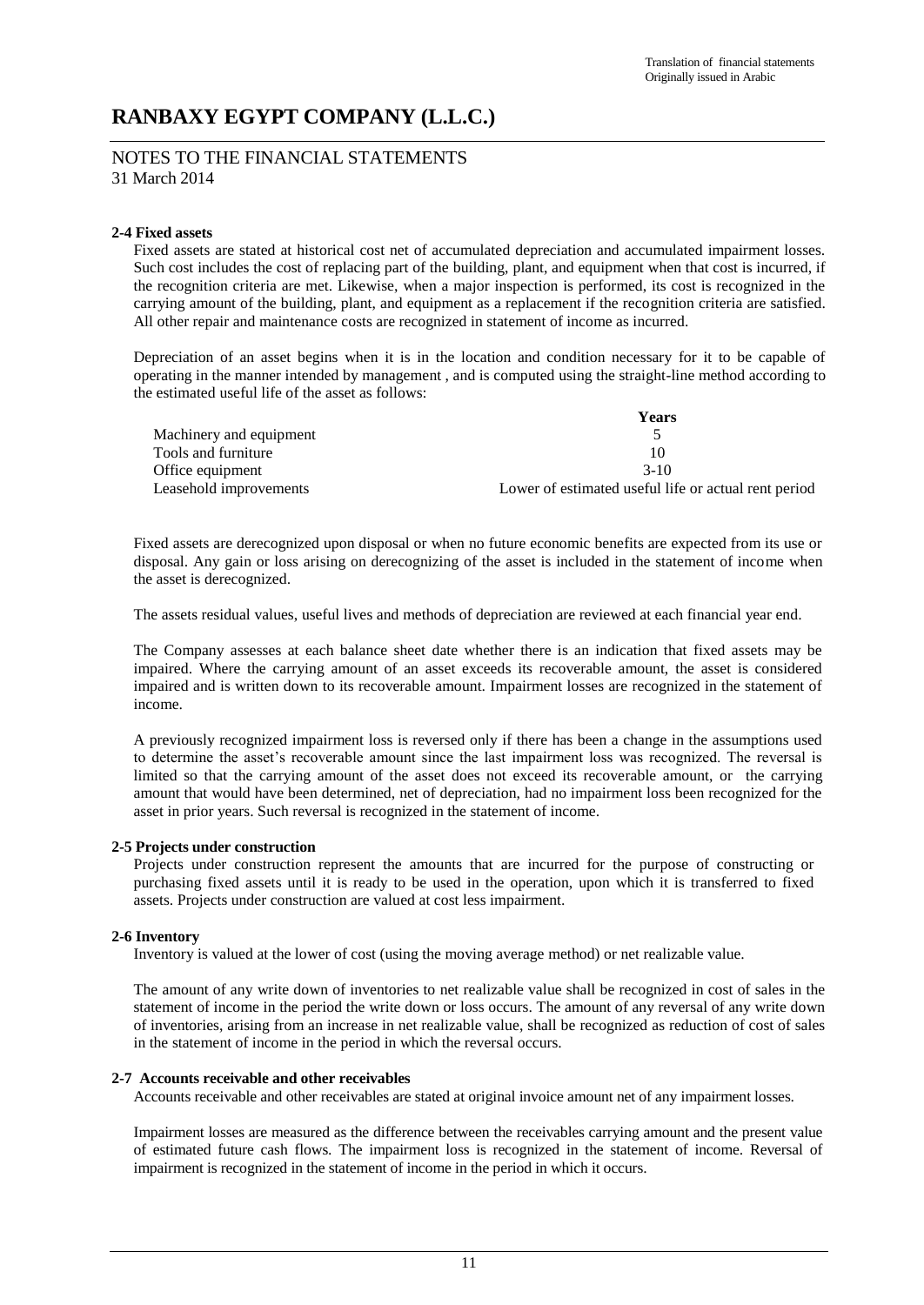### NOTES TO THE FINANCIAL STATEMENTS 31 March 2014

### **2-8 Provisions**

Provisions are recognized when the Company has a present legal or constructive obligation as a result of past events, it is probable that an outflow of resources representing economic benefits will be required to settle the obligation, and reliable estimate of the amount of the obligation can be made. Provisions are reviewed at each balance sheet date and adjusted to reflect the best estimate.

In case of significant time value of money, the amount recognized as a provision is the present value expected to settle the obligation.

### **2-9 Employees' retirements benefits**

The company contributes to the social insurance scheme for the benefits of its employees in pursuance of the Social Insurance Law No. 79 of 1975 as amended. Contributions are charged to expenses as incurred.

### **2-10 Legal reserve**

According to the Company's articles of association, 5% of the net profits of the year is transferred to the legal reserve until this reserve reaches 20% of the issued capital. The reserve is used upon a decision from the general assembly meeting based on the proposal of the board of directors.

### **2-11 Revenue recognition**

Revenue is recognized to the extent that it is probable that the economic benefits will flow to the company and the revenue can be reliably measured.

Revenue is measured at the fair value of the consideration received, excluding discounts, rebates, and sales taxes or duty.

The following specific recognition criteria must also be met before revenue is recognized:

#### **Sale of goods**

Revenue from the sale of goods is recognized when the significant risks and rewards of ownership of the goods have been transferred to the buyer, usually on delivery of the goods.

### **Interest income**

Interest income is recognized on the basis of the proportion of time taking into account the effective rate of return on the asset.

### **2-12 Borrowings**

Borrowings are initially recognized at the value of the consideration received. Amounts maturing within one year are classified as current liabilities, unless the company has the right to postpone the settlement for a period exceeding one year after the balance sheet date, then the loan balance should be classified as long term liabilities.

### **2-13 Borrowing Cost**

Borrowing cost is directly recognized in the income statement as finance expense during the period in which it occurred. Borrowing cost represents the amount of interest and other costs that an entity incurs in connection with the borrowing of funds.

### **2-14 Income taxes**

Income tax is calculated in accordance with the Egyptian tax law.

### **Current income tax**

Current income tax assets and liabilities for the current and prior years are measured at the amount expected to be recovered from or paid to the tax authority.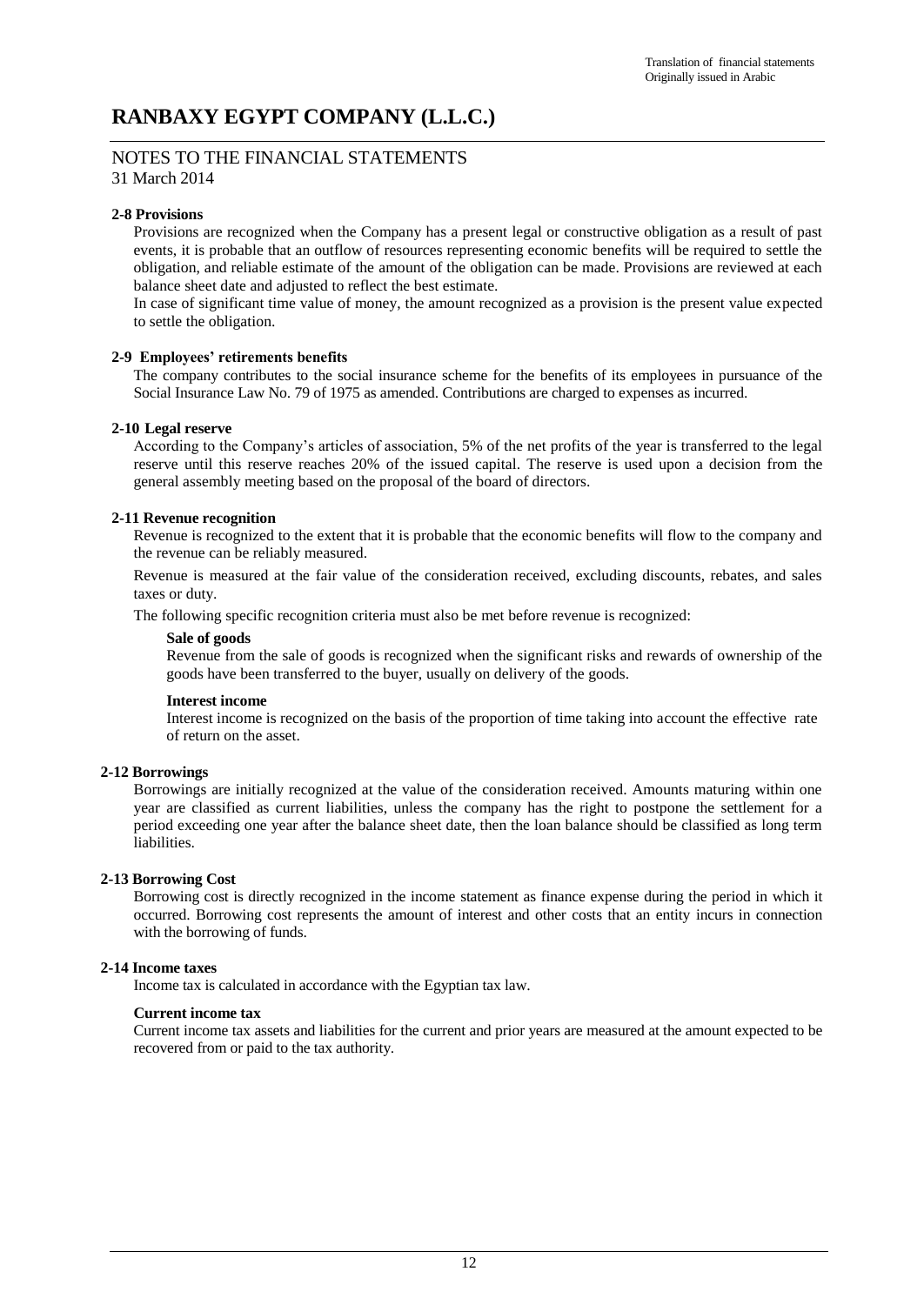# NOTES TO THE FINANCIAL STATEMENTS

## 31 March 2014

### **Deferred income tax**

Deferred income tax is recognized using the liability method on temporary differences between the amount attributed to an asset or liability for tax purposes (tax base) and its carrying amount in the balance sheet (accounting base) using the applicable tax rate.

Deferred tax asset is recognized when it is probable that the asset can be utilized to reduce future taxable profits and the asset is reduced by the portion that will not create future benefit.

Current and deferred tax shall be recognized as income or an expense and included in the statement of income for the period, except to the extent that the tax arises from a transaction or event which is recognized, in the same or a different period, directly in equity.

### **2-15 Expenses**

All operating expenses are accounted for including general and administrative costs, and are all included in the statement of income for the period in which they are incurred.

Some administrative, general and marketing are divided between Ranbaxy Egypt Ltd. and Rexcel Egypt by average of 89% and 11% respectively.

These expenses serve both companies according to present agreements.

### **2-16 Accounting estimates**

The preparation of financial statements in accordance with Egyptian Accounting Standards requires the use of estimates and assumptions that affect the reported amounts of assets & liabilities and revenues & expenses during the reporting period. Actual results may differ from those estimates.

### **2-17 Impairment**

### **Impairment of financial assets**

The company assesses at each balance sheet date whether there is any objective evidence that a financial asset or a group of financial assets is impaired. A financial asset or a group of financial assets is deemed to be impaired if, and only if, there is objective evidence of impairment as a result of one or more events that has occurred after the initial recognition of the asset and has an impact on the estimated future cash flows of the financial asset or the group of financial assets that can be reliably estimated.

### **Impairment of non financial assets**

The company assesses at each balance sheet date whether there is an indication that an asset may be impaired. Where the carrying amount of an asset or cash-generating unit (CGU) or its recoverable amount, the asset is considered impaired and is written down to its recoverable amount. Impairment losses are recognized in the statement of income

A previously recognized impairment loss is only reversed if there has been a change in the assumptions used to determine the asset's recoverable amount since the last impairment loss was recognized. The reversal is limited so that the carrying amount of the asset does not exceed its recoverable amount, nor exceed the carrying amount that would have been determined, net of depreciation, had no impairment loss been recognized for the asset in prior years. Such reversal is recognized in the statement of income.

### **2-18 Related party transactions**

Related parties represent associated companies, directors and key management personnel of the Company, and entities controlled, jointly controlled or significantly influenced by such parties. Pricing policies and terms of those transactions are approved by management.

### **2-19 Statement of cash flows**

The company prepares a statement of cash flows based on the indirect method.

### **2-20 Cash and cash equivalent**

For the purpose of preparing the cash flow statement, the cash and cash equivalent comprise cash on hand, current accounts with banks and time deposits maturing within three months less bank credit balances.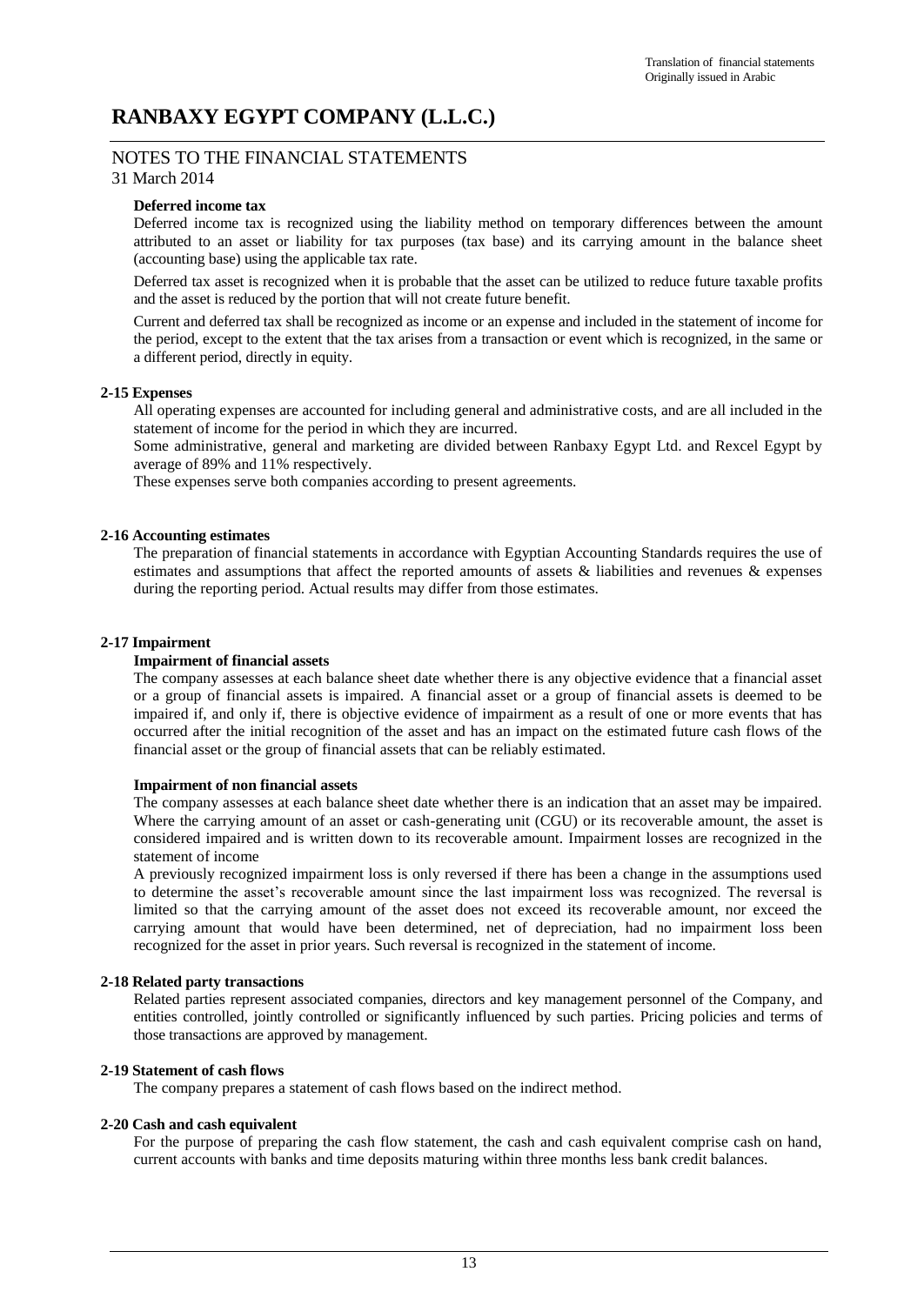### NOTES TO THE FINANCIAL STATEMENTS 31 March 2014

### **3 FIXED ASSETS**

|                                       | Machinery & |                   |                  | Leasehold    | Total       |
|---------------------------------------|-------------|-------------------|------------------|--------------|-------------|
|                                       | Equipment   | Tools & Furniture | Office Equipment | Improvements |             |
|                                       | LE          | LE                | LE               | LE           | LE          |
| Cost                                  |             |                   |                  |              |             |
| As of 1 January 2013                  | 252,327     | 144,177           | 661,735          | 100,343      | 1,158,582   |
| <b>Additions</b>                      |             | 7,465             | 35,456           |              | 42,921      |
| Disposals*                            |             | (4, 547)          |                  |              | (4,547)     |
| As of 31 March 2014                   | 252,327     | 147,095           | 697,191          | 100,343      | 1,196,956   |
| <b>Accumulated depreciation</b>       |             |                   |                  |              |             |
| As of 1 January 2013                  | (252, 327)  | (104, 574)        | (550, 158)       | (100, 343)   | (1,007,402) |
| Depreciation for the period           |             | (15, 482)         | (64, 914)        |              | (80, 396)   |
| Accumulated depreciation of disposals |             | 4,385             |                  |              | 4,385       |
| As of 31 March 2014                   | (252, 327)  | (115,671)         | (615,072)        | (100, 343)   | (1,083,413) |
| Net book value as of 31 March 2014    |             | 31,424            | 82,119           |              | 113,543     |
| Net book value as of 31 December 2012 |             | 39,603            | 111,577          |              | 151,180     |

- The machinery and equipment are fully depreciated and still being used in operations.

- There is no pledge over the fixed assets.

\* These disposals represent office equipment that had been sold.

- The depreciation of fixed assets are charged as follows:

|                                     | From $1/1/2013$ | From $1/1/2012$ |
|-------------------------------------|-----------------|-----------------|
|                                     | to 31/3/2014    | to $31/12/2012$ |
|                                     | LE              | LE              |
| General and administrative expenses | 77.494          | 54,858          |
| Projects under construction         | 2,902           | 281             |
| Total                               | 80,396          | 55,139          |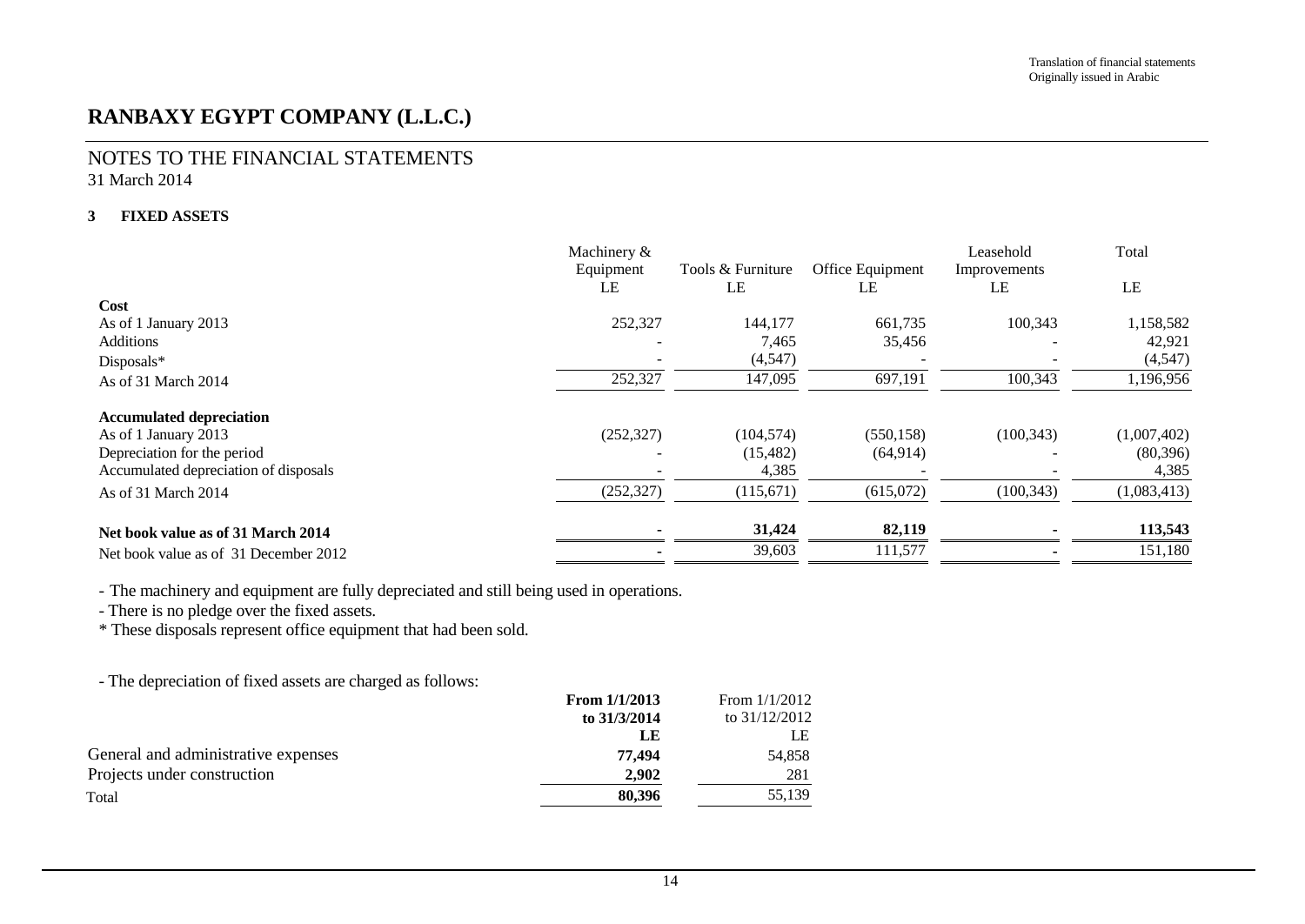### NOTES TO THE FINANCIAL STATEMENTS 31 March 2014

#### **4 FIXED ASSETS**

|                                       | Machinery & |                   |                  | Leasehold    | Total       |
|---------------------------------------|-------------|-------------------|------------------|--------------|-------------|
|                                       | Equipment   | Tools & Furniture | Office Equipment | Improvements |             |
|                                       | <b>INR</b>  | <b>INR</b>        | <b>INR</b>       | <b>INR</b>   | <b>INR</b>  |
| Cost                                  |             |                   |                  |              |             |
| As of 1 January 2013                  | 2,164,169   | 1,236,583         | 5,675,596        | 860,626      | 9,936,974   |
| <b>Additions</b>                      |             | 64,026            | 304,100          |              | 368,127     |
| Disposals*                            |             | (38,999)          |                  |              | (38,999)    |
| As of 31 March 2014                   | 2,164,169   | 1,261,610         | 5,979,697        | 860,626      | 10,266,102  |
| <b>Accumulated depreciation</b>       |             |                   |                  |              |             |
| As of 1 January 2013                  | (2,164,169) | (896, 915)        | (4,718,618)      | (860, 626)   | (8,640,327) |
| Depreciation for the period           |             | (132, 787)        | (556, 757)       |              | (689, 544)  |
| Accumulated depreciation of disposals |             | 37,609            |                  |              | 37,609      |
| As of 31 March 2014                   | (2,164,169) | (992,092)         | (5,275,375)      | (860, 626)   | (9,292,261) |
| Net book value as of 31 March 2014    |             | 269,519           | 704,322          |              | 973,840     |
| Net book value as of 31 December 2012 |             | 339,669           | 956,978          |              | 1,296,647   |

- The machinery and equipment are fully depreciated and still being used in operations.

- There is no pledge over the fixed assets.

\* These disposals represent office equipment that had been sold.

- The depreciation of fixed assets are charged as follows:

| Total                               | 689.544         | 487.524         |
|-------------------------------------|-----------------|-----------------|
| Projects under construction         | 24,890          | 2.485           |
| General and administrative expenses | 664,654         | 485,040         |
|                                     | <b>INR</b>      | <b>INR</b>      |
|                                     | to 31/3/2014    | to $31/12/2012$ |
|                                     | From $1/1/2013$ | From $1/1/2012$ |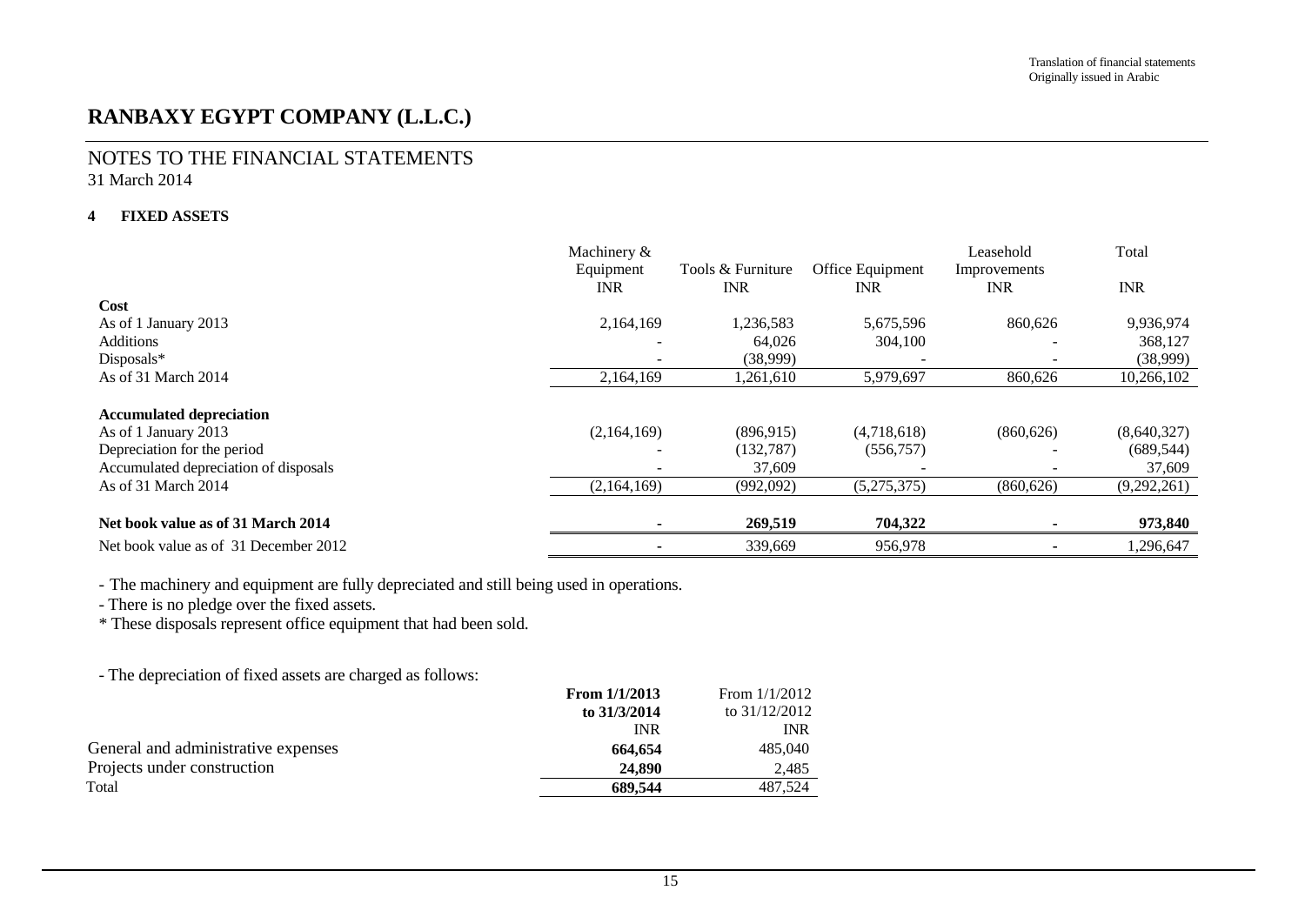# NOTES TO THE FINANCIAL STATEMENTS 31 March 2014

## **5 PROJECT UNDER CONSTRUCTION**

| Balance as of 1 January 2013 | Additions during<br>the period | <b>Balance as of</b><br><b>31 March 2014</b> |
|------------------------------|--------------------------------|----------------------------------------------|
| LE                           | LE                             | LE                                           |
| 5,270,124                    | 26, 192, 719                   | 31,462,843                                   |
| 5,270,124                    | 26, 192, 719                   | 31,462,843                                   |
|                              | Additions during               | <b>Balance as of</b>                         |
| Balance as of 1 January 2013 | the period                     | <b>31 March 2014</b>                         |
| <b>INR</b>                   | <b>INR</b>                     | <b>INR</b>                                   |
| 46,597,029                   | 223, 254, 785                  | 269,851,814                                  |
| 46.597.029                   | 223, 254, 785                  | 269,851,814                                  |

### **6 INVENTORY**

|                                     | 31/3/2014  | 31/12/2012  |
|-------------------------------------|------------|-------------|
|                                     | LE         | LE          |
| Raw and packing materials           | 6,952,220  | 4,955,267   |
| Work in progress                    | 1,066,872  | 1,332,579   |
| <b>Finished Goods</b>               | 2,143,202  | 4,914,730   |
| <b>Expired Goods</b>                | 525,552    | 1,006,592   |
|                                     | 10,687,846 | 12,209,168  |
| Write down of slow moving inventory | (479,520)  | (429, 116)  |
| Write down of expired Goods         | (525, 552) | (1,006,592) |
|                                     | 9,682,774  | 10,773,460  |
|                                     |            |             |
|                                     | 21/2/2014  | 31/12/2012  |

|                                     | JIJJI VIT     |             |
|-------------------------------------|---------------|-------------|
|                                     | <b>INR</b>    | <b>INR</b>  |
| Raw and packing materials           | 59,628,088    | 43,813,148  |
| Work in progress                    | 9,150,392     | 11,782,308  |
| <b>Finished Goods</b>               | 18,381,904    | 43,454,730  |
| Expired Goods                       | 4,507,576     | 8,900,018   |
|                                     | 91,667,960    | 107,950,203 |
| Write down of slow moving inventory | (4, 112, 767) | (3,794,129) |
| Write down of expired Goods         | (4,507,576)   | (8,900,018) |
|                                     | 83,047,617    | 95,256,057  |

- The amount of write down/reversal of write down of inventory is included in the cost of sales (note 14).

-The balance of write down of inventory as of 31 March 2014 represented as follows:

|                                    | Write down of slow<br>moving inventory | Write down of<br>expired goods | <b>Total</b> |
|------------------------------------|----------------------------------------|--------------------------------|--------------|
|                                    | LE                                     | LE                             | LE           |
| Balance as of 1 January 2013       | 429,116                                | 1,006,592                      | 1,435,708    |
| Charged during the period          | 156,251                                | 757,103                        | 913,354      |
| Used during the period             | (57, 619)                              | (1,177,343)                    | (1,234,962)  |
| Reversal of write down             | (48, 228)                              | (60, 800)                      | (109, 028)   |
| <b>Balance as of 31 March 2014</b> | 479,520                                | 525,552                        | 1,005,072    |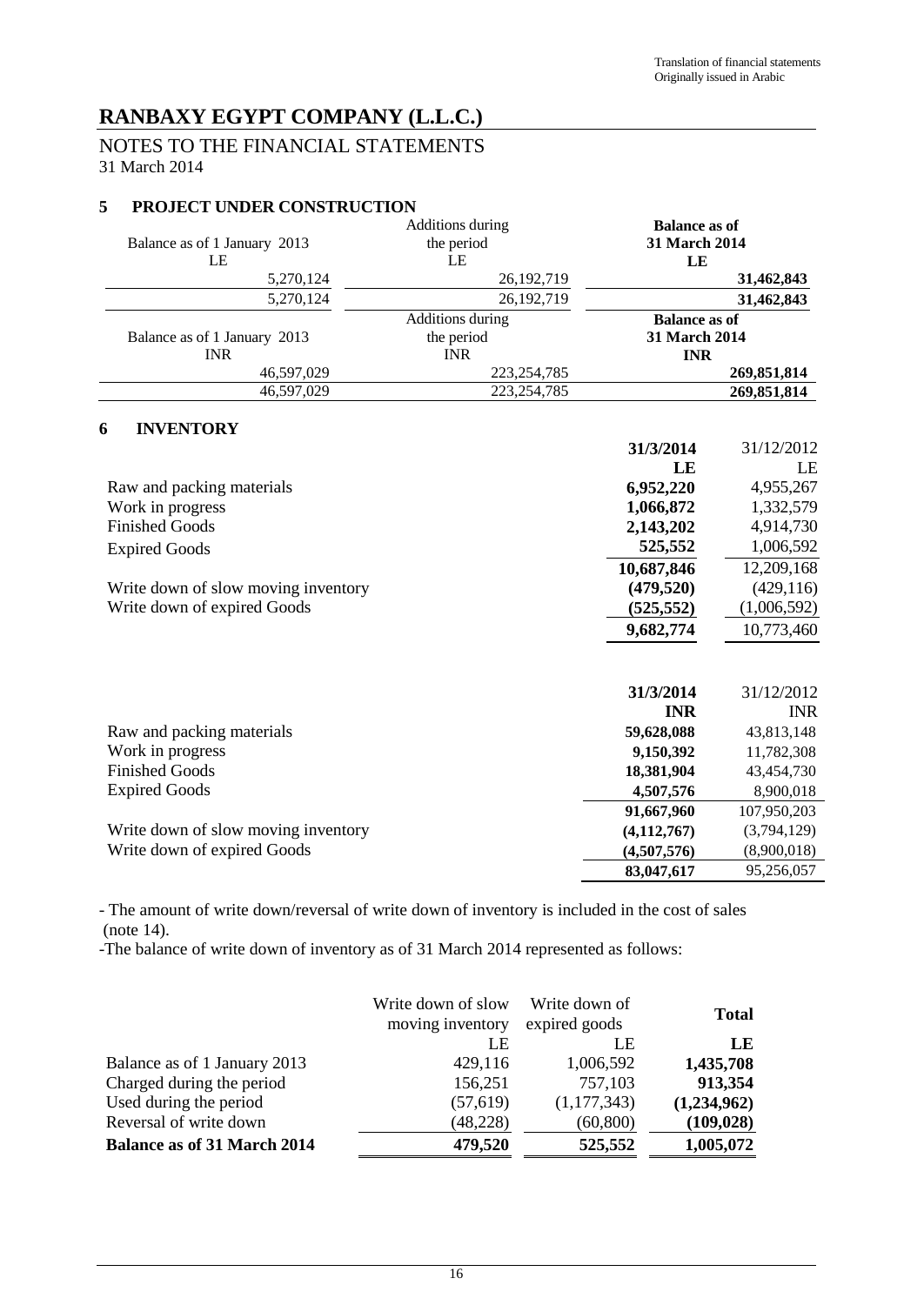# NOTES TO THE FINANCIAL STATEMENTS 31 March 2014

|                                    | Write down of slow<br>moving inventory | Write down of<br>expired goods | <b>Total</b> |
|------------------------------------|----------------------------------------|--------------------------------|--------------|
|                                    | <b>INR</b>                             | <b>INR</b>                     | <b>INR</b>   |
| Balance as of 1 January 2013       | 3,680,460                              | 8,900,018                      | 1,435,708    |
| Charged during the period          | 1,340,140                              | 6,694,103                      | 913,354      |
| Used during the period             | (494, 189)                             | (10, 409, 752)                 | (1,234,962)  |
| Reversal of write down             | (413, 644)                             | (537,577)                      | (109, 028)   |
| <b>Balance as of 31 March 2014</b> | 479,520                                | 525,552                        | 1,005,072    |

# **7 TRADE AND NOTES RECEIVABLE**

|                                          | 31/3/2014  | 31/12/2012  |
|------------------------------------------|------------|-------------|
|                                          | LE         | LE          |
| Trade receivable                         | 6,667,084  | 12,723,316  |
| Notes receivable                         | 13,671     | 379,121     |
|                                          | 6,680,755  | 13,102,437  |
| Impairment of trade and notes receivable | (35, 835)  | (35, 835)   |
|                                          | 6,644,920  | 13,066,602  |
|                                          |            |             |
|                                          | 31/3/2014  | 31/12/2012  |
|                                          | <b>INR</b> | <b>INR</b>  |
| Trade receivable                         | 57,182,522 | 112,496,163 |
| Notes receivable                         | 117,254    | 3,352,087   |
|                                          | 57,299,776 | 115,848,249 |
| Impairment of trade and notes receivable | (307, 351) | (316, 844)  |
|                                          | 56,992,425 | 115,531,406 |

## **8 PREPAYMENTS AND OTHER RECEIVABLES**

|                                       | 31/3/2014  | 31/12/2012 |
|---------------------------------------|------------|------------|
|                                       | LE         | LE         |
| Imprest funds and advances            | 284,927    | 237,046    |
| Prepaid expenses                      | 181,552    | 114,785    |
| Advances to suppliers                 | 2,017,848  | 372,139    |
| Refundable deposits                   | 18,900     | 18,900     |
| Tax authority $-$ withholding taxes   | 276,971    | 180,837    |
| Margin on letters of Credit (Note 17) | 405,047    |            |
| Other debit balances                  | 135,793    | 128,882    |
|                                       | 3,321,038  | 1,052,589  |
| Impairment of other receivables       | (360, 329) | (360, 329) |
|                                       | 2,960,709  | 692,260    |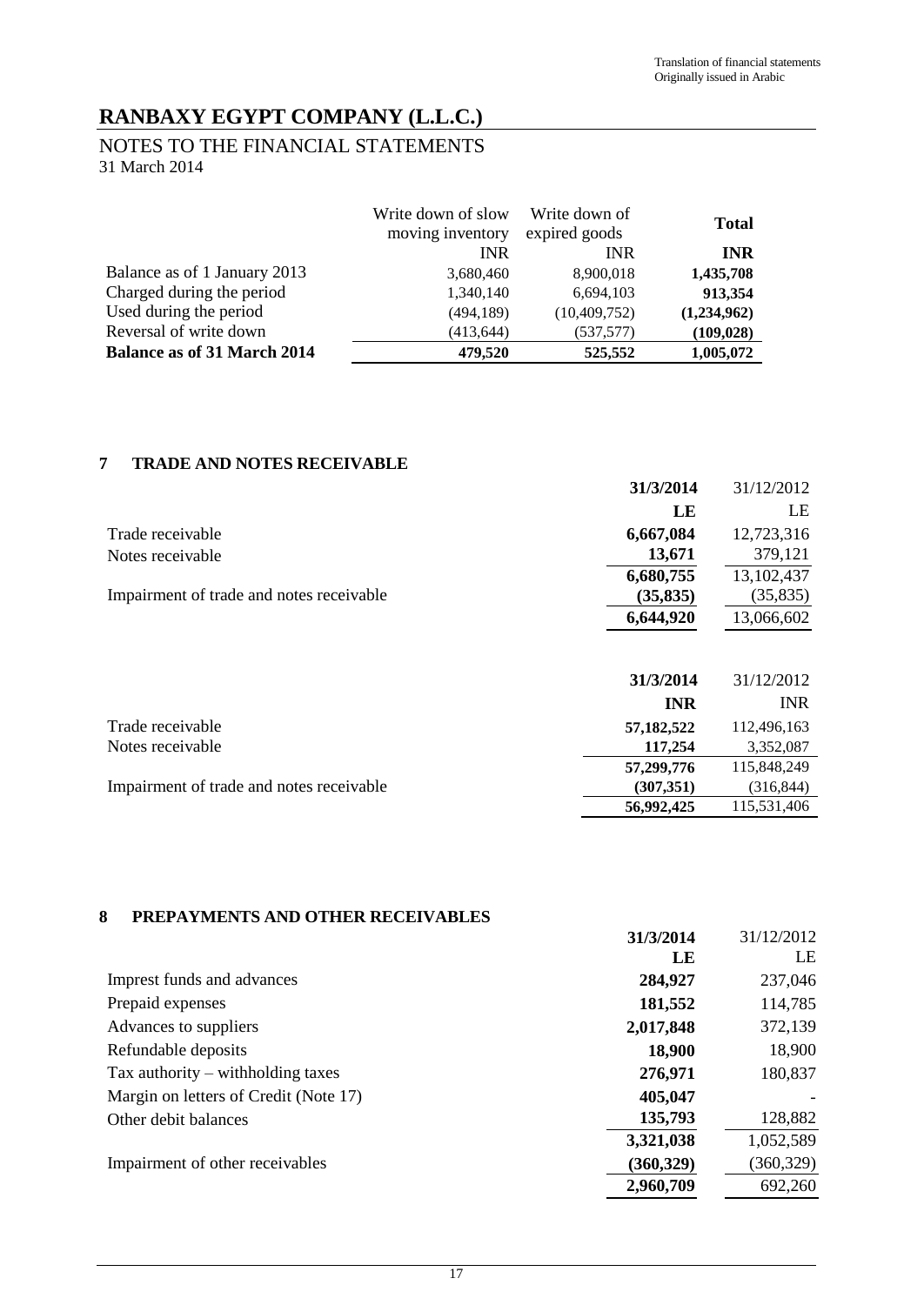### NOTES TO THE FINANCIAL STATEMENTS 31 March 2014

**31/3/2014** 31/12/2012 **INR** INR Imprest funds and advances **2,443,774** 2,095,897 Prepaid expenses **1,557,143** 1,014,898 Advances to suppliers **17,306,762** 3,290,354 Refundable deposits **162,102** 167,109 Tax authority – withholding taxes **2,375,536** 1,598,912 Margin on letters of Credit (Note 17) 3,474,024 Other debit balances **1,164,675 1**,139,540  **28,484,016** 9,306,711 Impairment of other receivables **(3,090,485)** (3,185,933)  **25,393,531** 6,120,778

# **9 CASH ON HAND AND AT BANK**

|               | 31/3/2014  | 31/12/2012 |
|---------------|------------|------------|
|               | LE         | LE         |
| Cash on hand  | 3,296      | 3,430      |
| Cash at banks | 5,857,639  | 5,503      |
|               | 5,860,935  | 8,933      |
|               | 31/3/2014  | 31/12/2012 |
|               | <b>INR</b> | <b>INR</b> |
| Cash on hand  | 28,269     | 30,327     |
| Cash at banks | 50,240,041 | 48,656     |
|               | 50,268,310 | 78,983     |

## **10 PROVISIONS**

|                                | Balance as of  | Charged during | Used during | <b>Balance as of</b> |
|--------------------------------|----------------|----------------|-------------|----------------------|
|                                | 1 January 2013 | the period     | the period  | 31 March 2014        |
|                                | LE             | LE             | LE          | <b>LE</b>            |
| Provisions for expected claims | 486,918        | 401,847        | (43,530)    | 845,235              |
|                                | 486,918        | 401,847        | (43,530)    | 845,235              |
|                                | Balance as of  | Charged during | Used during | <b>Balance as of</b> |
|                                |                |                |             |                      |
|                                | 1 January 2013 | the period     | the period  | <b>31 March 2014</b> |
|                                | <b>INR</b>     | <b>INR</b>     | <b>INR</b>  | <b>INR</b>           |
| Provisions for expected claims | 4,176,218      | 3,446,578      | (373, 350)  | 7,249,447            |
|                                | 4,176,218      | 3,446,578      | (373, 350)  | 7,249,447            |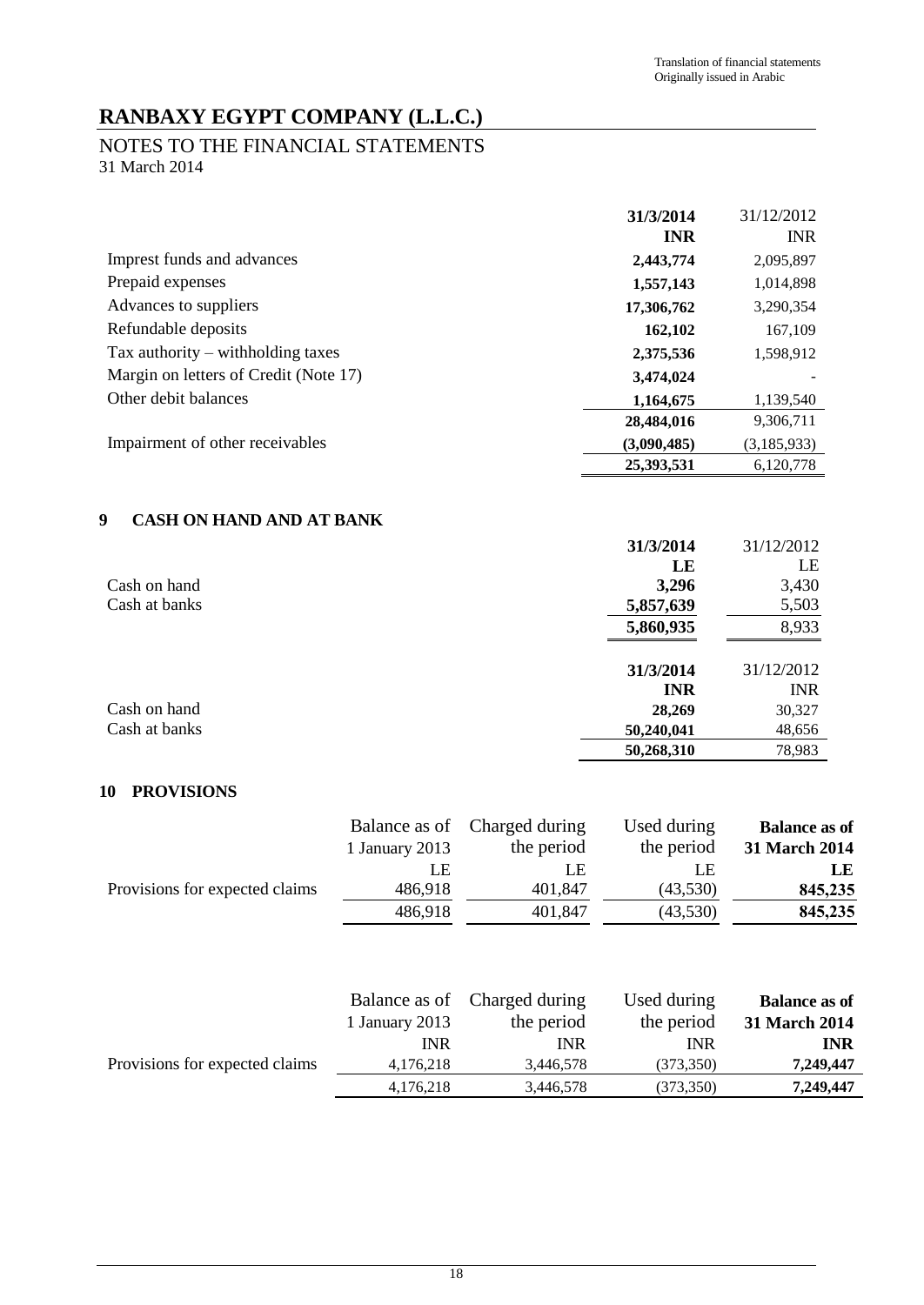# NOTES TO THE FINANCIAL STATEMENTS

31 March 2014

# **11 ACCRUED EXPENSES AND OTHER PAYABLES**

|                                                                          | 31/3/2014       | 31/12/2012       |
|--------------------------------------------------------------------------|-----------------|------------------|
|                                                                          | LE              | LE               |
| Accrued expenses                                                         | 2,539,300       | 2,327,235        |
| Fixed assets creditors                                                   | 3,691,398       |                  |
| Tax authority - salaries tax                                             | 163,404         | 189,101          |
| Tax authority $-$ withholding tax                                        | 96,255          | 32,337           |
| Tax authority $-$ sales tax                                              | 159,152         | 650,713          |
| Social insurance                                                         | 156,984         | 127,399          |
| Medical stamp tax                                                        | 115,866         | 171,398          |
| Other credit balances                                                    | 179,147         | 14,923           |
|                                                                          | 7,101,506       | 3,513,106        |
| Tax authority - income tax payable                                       | 453,526         | 1,468,508        |
|                                                                          | 7,555,032       | 4,981,614        |
|                                                                          |                 |                  |
|                                                                          | 31/3/2014       | 31/12/2012       |
|                                                                          | <b>INR</b>      | <b>INR</b>       |
| Accrued expenses                                                         | 21,779,173      | 20,576,790       |
| Fixed assets creditors                                                   | 31,660,535      |                  |
| Tax authority $-$ salaries tax                                           | 1,401,490       | 1,671,981        |
| Tax authority $-$ withholding tax                                        | 825,564         | 285,915          |
| Tax authority $-$ sales tax                                              | 1,365,021       | 5,753,431        |
| Social insurance                                                         | 1,346,427       | 1,126,428        |
| Medical stamp tax                                                        | 993,764         | 1,515,455        |
| Other credit balances                                                    | 1,536,515       | 131,945          |
|                                                                          | 60,908,491      | 31,061,945       |
| Tax authority - income tax payable                                       | 3,889,821       | 12,984,156       |
|                                                                          | 64,798,311      | 44,046,101       |
| DUE FROM / TO AND RELATED PARTIES<br>12<br>11-1 Due from related parties | 31/3/2014<br>LE | 31/12/2012<br>LE |
| <b>Current</b>                                                           |                 |                  |
| Rexcel Egypt (Loan) Accrued interest                                     | 18,712          | 18,108           |
|                                                                          | 18,712          | 18,108           |
| <b>Non Current</b>                                                       |                 |                  |
| Rexcel Egypt (L.L.C) (Loan Principal) *                                  | 2,173,000       | 2,173,000        |
|                                                                          | 2,173,000       | 2,173,000        |
|                                                                          | <b>INR</b>      | <b>INR</b>       |
| <b>Current</b>                                                           |                 |                  |
| Rexcel Egypt (Loan) Accrued interest                                     | 160,490         | 160,106          |
|                                                                          | 160,490         | 160,106          |
| <b>Non Current</b>                                                       |                 |                  |
| Rexcel Egypt (L.L.C) (Loan Principal) *                                  | 18,637,476      | 19,213,086       |
|                                                                          | 18,637,476      | 19,213,086       |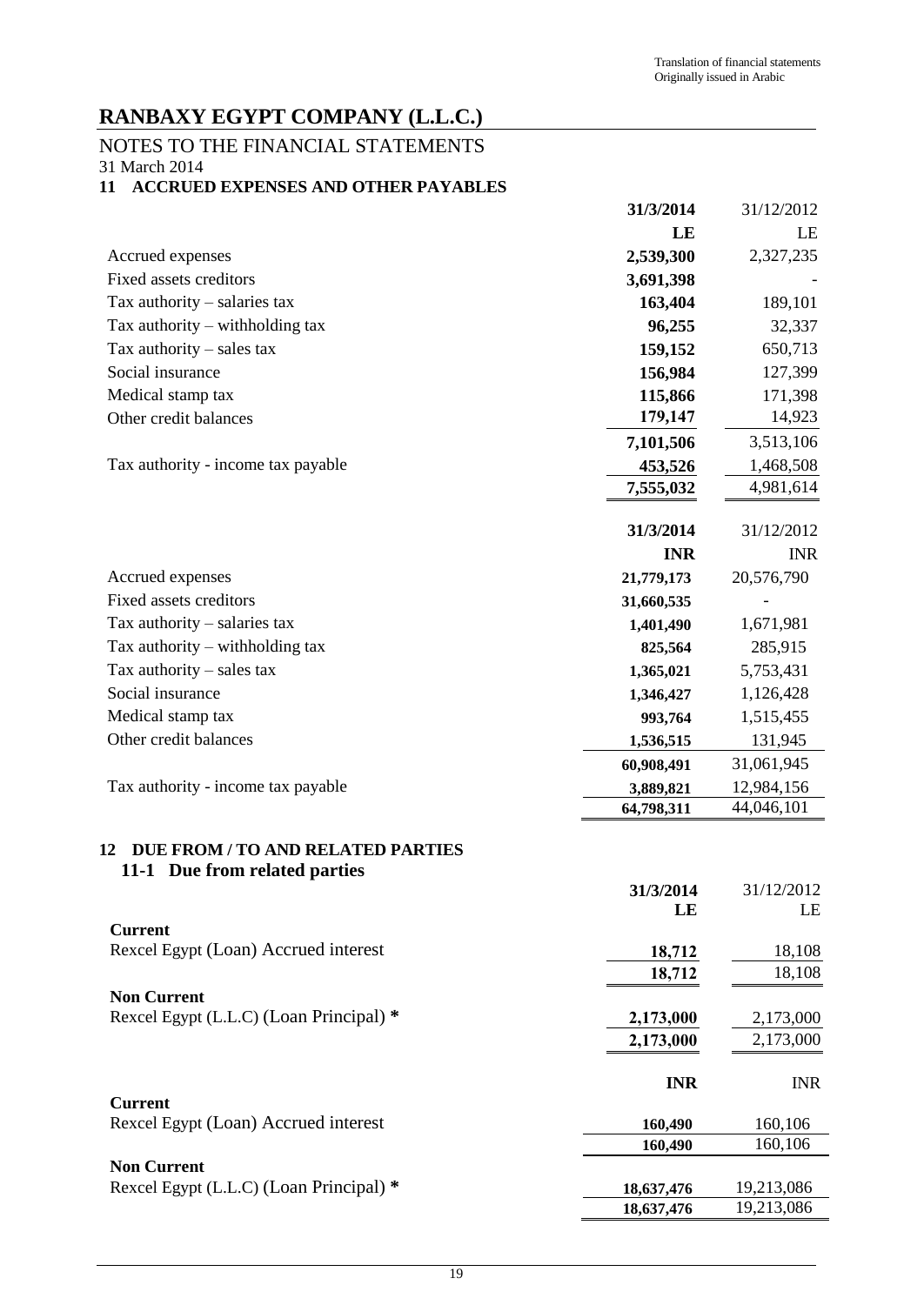# NOTES TO THE FINANCIAL STATEMENTS

31 March 2014

\*This amount represents a loan granted to Rexcel Egypt with an amount of L.E. 1,650,000 (INR 14,151,788**)** as per the contract dated 28 December 2009, with an annual fixed interest rate of 10%, and another loan with an amount of L.E. 523,000 (INR 4,485,688**)** as per the contract dated June 2010, with an annual fixed interest rate of 10%.

## **11-2 Due to related parties**

|                                            | 31/3/2014   | 31/12/2012 |
|--------------------------------------------|-------------|------------|
|                                            | LE          | LE         |
| <b>Current</b>                             |             |            |
| Ranbaxy Netherland (loan accrued interest) | 277,352     | 22,540     |
| Rexcel Egypt (L.L.C)                       | 3,824,365   | 3,919,394  |
| Ranbaxy Laboratories Limited (India)       | 1,488,391   |            |
|                                            | 5,590,108   | 3,941,934  |
| <b>Non-Current</b>                         |             |            |
| Ranbaxy Netherland (Loan Principal) *      | 25,780,120  | 4,953,600  |
|                                            | 25,780,120  | 4,953,600  |
|                                            | LE          | LE         |
| <b>Current</b>                             |             |            |
| Ranbaxy Netherland (loan accrued interest) | 2,378,804   | 199,293    |
| Rexcel Egypt (L.L.C)                       | 32,800,972  | 34,654,235 |
| Ranbaxy Laboratories Limited (India)       | 12,765,694  |            |
|                                            | 47,945,470  | 34,853,528 |
| <b>Non-Current</b>                         |             |            |
| Ranbaxy Netherland (Loan Principal) *      | 221,112,000 | 43,798,408 |
|                                            | 221,112,000 | 43,798,408 |

\* A loan facility granted from Ranbaxy Netherlands B.V with a total amount of USD 6,500,000. The company received an amount of USD 3,700,000 (Equivalent to LE 25,780,120: INR 221,112,000) at the balance sheet date (31 December 2012: LE 4,953,600: INR 42,486,241).The loan bears interest at the rate of six monthly US Dollar LIBOR plus 250bp (2.5%) p.a. on the principal amount outstanding.

# **13 CAPITAL**

The company's authorized capital amounted to L.E 4,851,000 (INR 42,891,247) while the issued and paid up capital of the company amounts to L.E 4,851,000 (INR 42,891,247) divided over 48510 quotas of par value L.E 100 (INR 884) each.

|                           | Number of quotas | LE         | Percentage |
|---------------------------|------------------|------------|------------|
| Ranbaxy (Netherlands) B.V | 48460            | 4,846,000  | 99.9%      |
| Ranbaxy (UK) limited      | 50               | 5,000      | 0.1%       |
|                           | 48510            | 4,851,000  | 100%       |
|                           |                  |            |            |
|                           | Number of quotas | <b>INR</b> | Percentage |
| Ranbaxy (Netherlands) B.V | 48460            | 41,563,373 | 99.9%      |
| Ranbaxy (UK) limited      | 50               | 42,884     | 0.1%       |
|                           | 48510            | 41,606,258 | 100%       |
|                           |                  |            |            |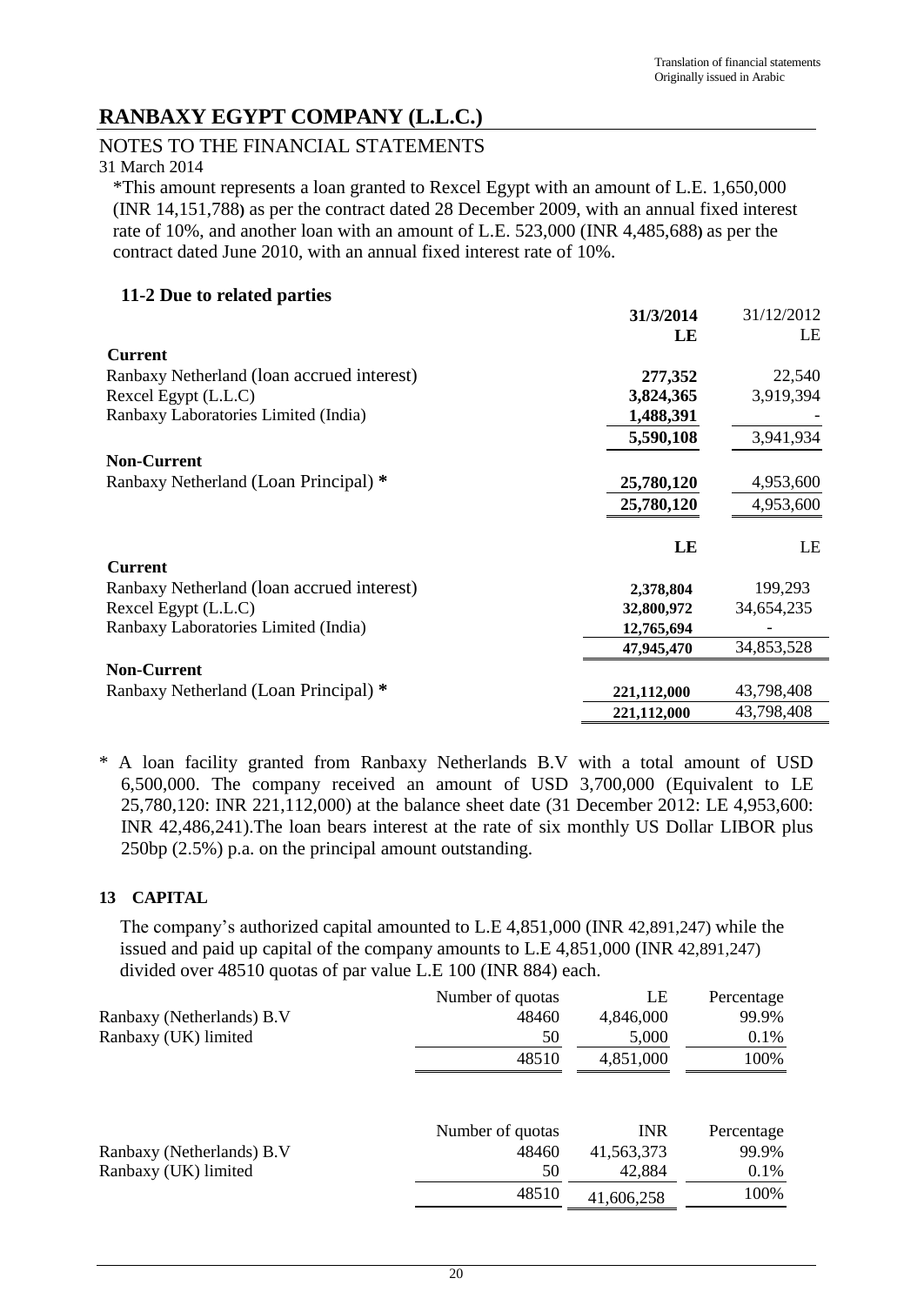# NOTES TO THE FINANCIAL STATEMENTS 31 March 2014

## **14 SALES**

|                                                      | From            | From            |
|------------------------------------------------------|-----------------|-----------------|
|                                                      | $1/1/2013$ to   | $1/1/2012$ to   |
|                                                      | 31/3/2014       | 31/12/2012      |
|                                                      | LE              | LE              |
| Sales                                                | 69,244,282      | 61,324,911      |
| Less:                                                |                 |                 |
| Allowable discounts                                  | (21, 422, 502)  | (18, 762, 461)  |
|                                                      | 47,821,780      | 42,562,450      |
|                                                      |                 |                 |
|                                                      | From            | From            |
|                                                      | $1/1/2013$ to   | $1/1/2012$ to   |
|                                                      | 31/3/2014       | 31/12/2012      |
|                                                      | <b>INR</b>      | <b>INR</b>      |
| Sales                                                | 594,888,674     | 539,831,963     |
| Less:                                                |                 |                 |
| Allowable discounts                                  | (184, 044, 133) | (165, 162, 509) |
|                                                      | 410,844,542     | 374,669,454     |
|                                                      |                 |                 |
| <b>COST OF SALES</b><br>15                           |                 |                 |
|                                                      | From 1/1/2013   | From 1/1/2012   |
|                                                      | to 31/3/2014    | to 31/12/2012   |
|                                                      | LE              | LE              |
| Cost of goods sold                                   | 22,103,814      | 17, 175, 105    |
| Other production expense                             | 339,288         | 388,440         |
| Product registration charges                         | 65,700          | 175,261         |
| Write down of expired $&$ slow moving goods (Note 5) | 913,354         | 1,027,753       |
| Reversal of write down of inventory (Note 5)         | (109, 028)      |                 |
| Other expenses                                       | 102,458         | 160,022         |
|                                                      | 23,415,586      | 18,926,581      |
|                                                      |                 |                 |
|                                                      | From 1/1/2013   | From 1/1/2012   |
|                                                      | to 31/3/2014    | to 31/12/2012   |
|                                                      | <b>INR</b>      | <b>INR</b>      |
| Cost of goods sold                                   | 189,897,393     | 151,189,305     |
| Other production expense                             | 2,914,877       | 3,419,366       |
| Product registration charges                         | 564,439         | 1,542,790       |
| Write down of expired $&$ slow moving goods (Note 5) | 7,846,770       | 9,047,121       |
| Reversal of write down of inventory (Note 5)         | (936, 677)      |                 |
| Other expenses                                       | 880,233         | 1,408,644       |
|                                                      | 201,167,035     | 166,607,227     |

# **16 TAXES**

From 1 January 2005, the company is subject to the provisions of the Income Tax Law No. 91 of 2005 instead of Law No. 157 of 1981 which has been superseded.

## **15-1 Corporate Tax**

- The company's books were inspected from 2001 till December 2004 and the company paid all taxes due.
- No tax inspection took place from 2005 till date.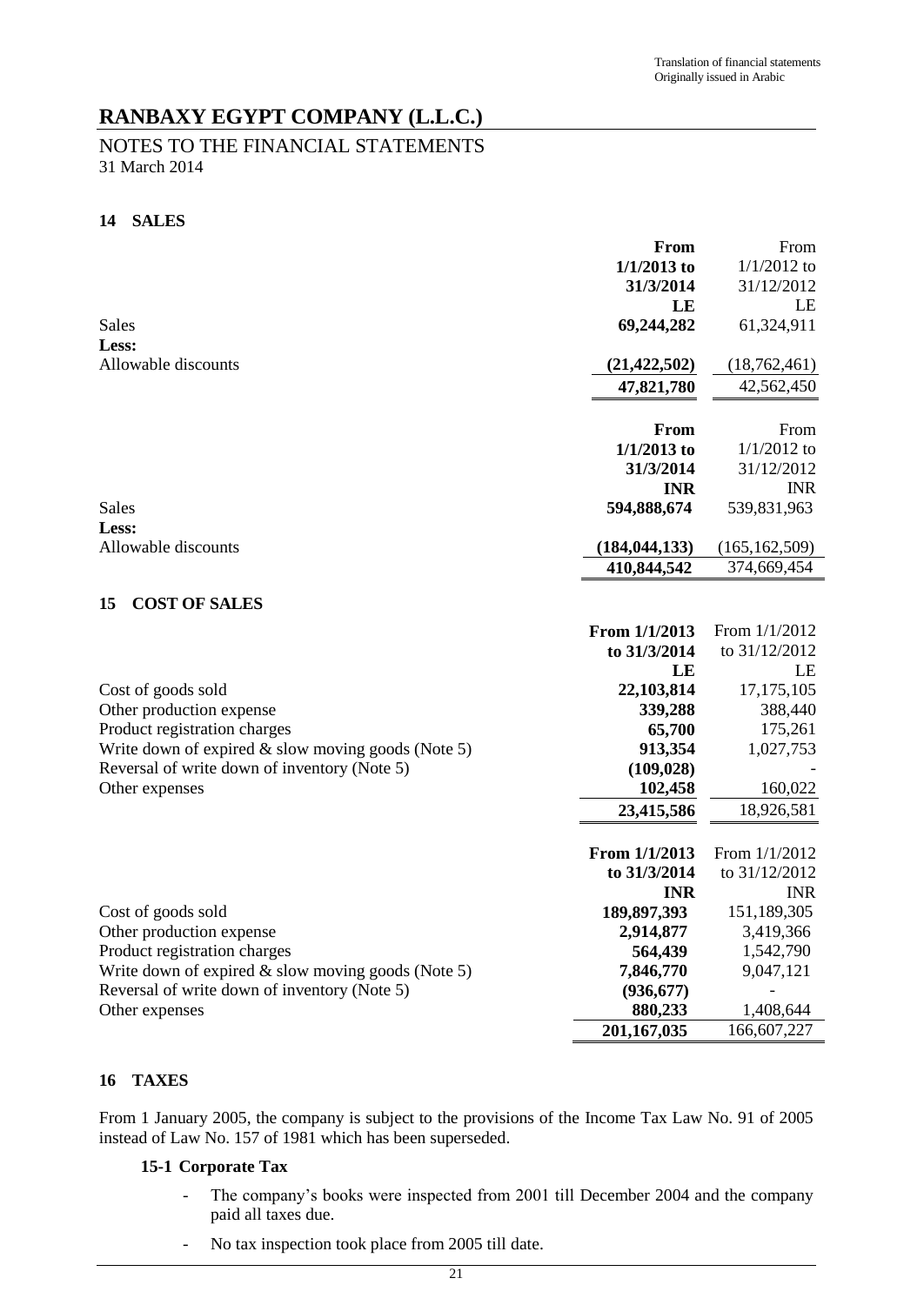# NOTES TO THE FINANCIAL STATEMENTS 31 March 2014

## **15-2 Salary Tax**

- The company's records were inspected from 1999 till December 2004 and the company paid all due taxes.
- The company's records were inspected from 2005 till December 2011. The company objected on the assessment and the issue is currently in the Internal Committee.
- No tax inspection took place for the Company's records from 2012 till date.

### **15-3 Sales Tax**

- The company's records were inspected since inception till December 2011 and the company paid all the due taxes.
- No tax inspection took place for the company's records from 2012 till date.

## **15-4 Stamp Tax**

- The company's records were inspected since inception till July 2006 and the company paid all the due taxes.
- No tax inspection took place for the company's records from August 2006 till date.

## **17 INCOME TAXES**

### **(A) Recognized deferred tax Assets (liabilities)**

|                                              | <b>Balance sheet</b> |            | <b>Income statement</b> |               |
|----------------------------------------------|----------------------|------------|-------------------------|---------------|
|                                              |                      |            | From                    | From          |
|                                              | 31/3/2014            | 31/12/2012 | $1/1/2013$ to           | $1/1/2012$ to |
|                                              |                      |            | 31/3/2014               | 31/12/2012    |
|                                              | LE                   | LE         | LE                      | LE            |
| Depreciation of fixed assets                 | (239)                | (3,170)    | (2,930)                 | (2,207)       |
| Write down of inventories (expired goods)    | 131,388              | 201,319    | 69,930                  | 201,319       |
| Net deferred income tax Assets (liabilities) | 131,149              | 198,149    | 67,000                  | 199,112       |
|                                              |                      |            |                         |               |
|                                              | <b>Balance sheet</b> |            | <b>Income statement</b> |               |
|                                              |                      |            | From                    | From          |
|                                              | 31/3/2014            | 31/12/2012 | $1/1/2013$ to           | $1/1/2012$ to |
|                                              |                      |            | 31/3/2014               | 31/12/2012    |
|                                              | <b>INR</b>           | <b>INR</b> | <b>INR</b>              | <b>INR</b>    |
| Depreciation of fixed assets                 | (2,050)              | (28,028)   | (25, 172)               | (19, 428)     |
| Write down of inventories (expired goods)    | 1,126,894            | 1,780,009  | 600,780                 | 1,772,174     |

### **(B) Reconciliation of effective tax rate**

|                                                  |     | From          |     | From          |
|--------------------------------------------------|-----|---------------|-----|---------------|
|                                                  |     | $1/1/2013$ to |     | $1/1/2012$ to |
|                                                  |     | 31/3/2014     |     | 31/12/2012    |
|                                                  |     | LE            |     | LE            |
| Profit for the period / year before income tax   |     | 1,653,219     |     | 6,153,173     |
| Income tax using the domestic corporate tax rate | 25% | 413,305       | 20% | 1,230,634     |
| Non-deductible expenses                          |     | 40,221        |     | 237,874       |
|                                                  | 27% | 453,526       | 24% | 1,468,508     |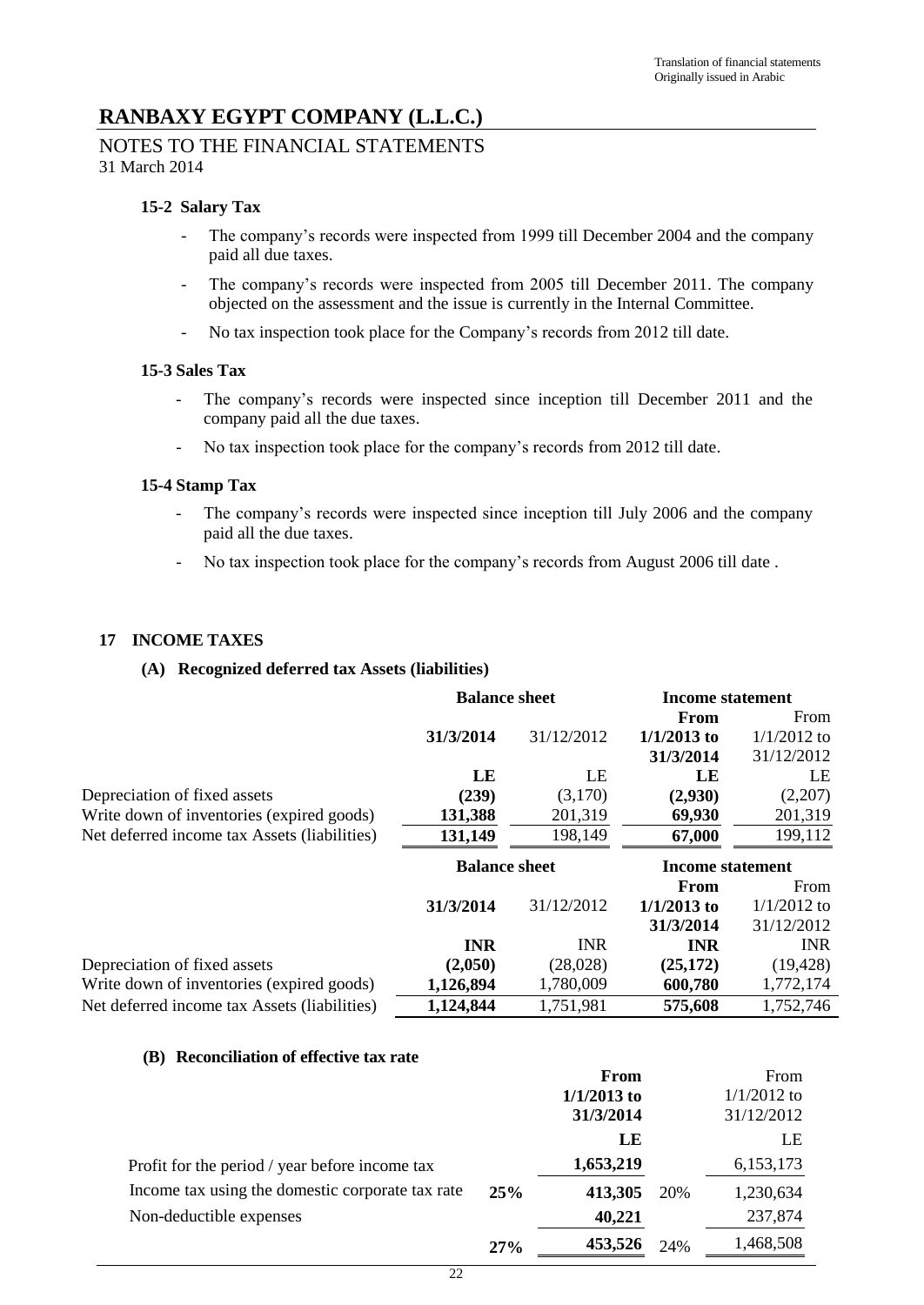## NOTES TO THE FINANCIAL STATEMENTS 31 March 2014

|                                                  |     | From          |     | From          |
|--------------------------------------------------|-----|---------------|-----|---------------|
|                                                  |     | $1/1/2013$ to |     | $1/1/2012$ to |
|                                                  |     | 31/3/2014     |     | 31/12/2012    |
|                                                  |     | <b>INR</b>    |     | <b>INR</b>    |
| Profit for the period / year before income tax   |     | 14,203,068    |     | 54, 165, 255  |
| Income tax using the domestic corporate tax rate | 25% | 3,550,769     | 20% | 10,833,046    |
| Non-deductible expenses                          |     | 345,545       |     | 2,093,961     |
|                                                  | 27% | 3,896,314     | 24% | 12,927,007    |

## **18 CONTINGENT LIABILITIES**

The letters of credit issued in favour of third parties as of 31 March 2014 amounted to LE 405,047 (INR 3,474,024) totally covered (Note 7).

## **19 FINANCIAL INSTRUMENTS AND RISK MANAGMEMENT**

**a)** The Company's financial instruments are represented in financial assets and financial liabilities. The financial assets include cash on hand and at banks, trade and notes receivable, due from related parties and some of other receivables, and the financial liabilities include trade and notes payable, due to related parties, and some of other payables.

The significant accounting policies applied for the recognition and related income and expenses are included in note (2) of the notes to the financial statements.

## **b) Interest rate risk**

The company monitors the maturity structure of the financial assets and liabilities with the related interest rates.

## **c) Foreign currency risk**

The foreign currency risk is the risk that the value of the financial assets and liabilities and the related cash inflows and outflows in foreign currencies will fluctuate due to changes in foreign currencies, the total financial assets denominated in foreign currencies amounted to LE 4,422,203 (INR 37,928,534) and the financial liabilities denominated in foreign currencies amounted to LE 30,503,674 (INR 261,625,173).

## **d) Fair value for financial instruments**

According to the followed bases in the evaluation of the financial assets and liabilities of the company referred to in note (2), the fair value of the financial instruments are not materially different from their fair values at the financial statements date.

## **e) Credit risk**

Credit risk refers to the risks arising from the failure of a party's obligations under a financial instrument that can lead to financial loss, the company was exposed to credit risk on balances due from related parties.

## **f) Liquidity risk**

Liquidity risk is the risk that the Company will not be able to meet its financial obligations as they fall due. The Company approach to manage liquidity is to ensure, as far as possible, that it will always have sufficient liquidity to meet its liabilities when due, under both normal and stressed conditions, without incurring unacceptable losses or risking damage to the Company's reputation.